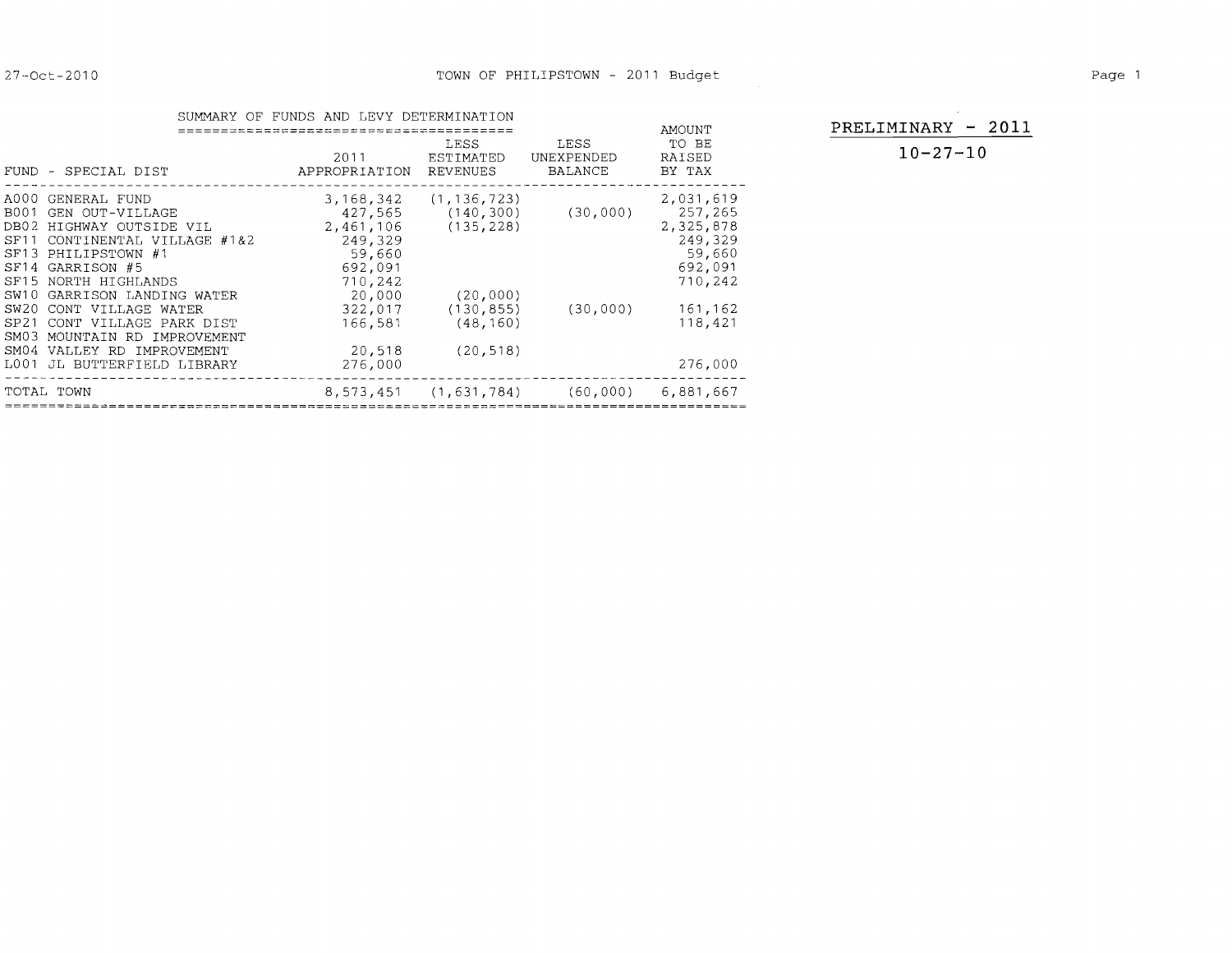$\sim 10^{11}$  km s  $^{-1}$ 

|  |  |  |  |  |  |  |  |  |  |  |  |  |  |  |  |  |  |  | 2011 PROPOSED TAX RATE AND CHANGE FROM PREVIOUS YEAR |
|--|--|--|--|--|--|--|--|--|--|--|--|--|--|--|--|--|--|--|------------------------------------------------------|
|  |  |  |  |  |  |  |  |  |  |  |  |  |  |  |  |  |  |  |                                                      |

| <b>FINAL 2010</b><br>ASSESSED<br>FUND - SPECIAL DIST<br>VALUATION                                                                                                                                                                                                                                                                | 2011<br>AMOUNT<br>OF LEVY                                                | PROPOSED<br>2011 TAX<br>RATE                                                     | 2010<br>RATE PER<br>(000)                                                        | % CHANGE<br>FROM 2010                                             |
|----------------------------------------------------------------------------------------------------------------------------------------------------------------------------------------------------------------------------------------------------------------------------------------------------------------------------------|--------------------------------------------------------------------------|----------------------------------------------------------------------------------|----------------------------------------------------------------------------------|-------------------------------------------------------------------|
| 1,015,206,540<br>GENERAL TOWNWIDE<br>GENERAL OUTSIDE VIL<br>828.599.373                                                                                                                                                                                                                                                          | 2,031,619<br>2,583,143                                                   | 2.001188<br>3.117481                                                             | 1.896065<br>3.186367                                                             | 5.54%<br>$-2.16%$                                                 |
| SF11 CONT VILLAGE #1<br>140,949,795<br>40,095,499<br>SF13 PHILIPSTOWN #1<br>GARRISON #5<br>380,454,685<br>SF14<br>SF <sub>15</sub><br>NORTH HIGHLANDS<br>284, 150, 941<br>93, 235, 288<br>SW <sub>20</sub><br>CONT VIL WATER<br>SP <sub>21</sub><br>112, 331, 863<br>CONT VIL P DIST<br>L001<br>JL BUTTERFIELD 1<br>.015.206.540 | 249,329<br>59,660<br>692,091<br>710,242<br>161,162<br>118,421<br>276,000 | 1,768921<br>1.487948<br>1.819115<br>2.499524<br>1.728552<br>1.054207<br>0.271866 | 1.822622<br>1.467171<br>1.955067<br>2.500772<br>1.738081<br>1.107907<br>0.272292 | $-2.95%$<br>1.42%<br>$-6.95%$<br>$-0.05%$<br>$-0.55%$<br>$-4.85%$ |
| TOTAL TAXES TO BE RAISED                                                                                                                                                                                                                                                                                                         | 6,881,667                                                                |                                                                                  |                                                                                  |                                                                   |

## SCHEDULE OF SALARIES OF ELECTED TOWN OFFICERS (ARTICLE 8 OF THE TOWN LAW)

| OFFICER             | 2010<br>SALARY | 2011<br>SALARY |
|---------------------|----------------|----------------|
| SUPERVISOR          | 25,000         | 25,000         |
| COUNCILMAN          | 17,000         | 17,000         |
| COUNCILMAN          | 17,000         | 17,000         |
| COUNCILMAN          | 17,000         | 17,000         |
| COUNCILMAN          | 17,000         | 17,000         |
| TOWN JUSTICE        | 21,450         | 22,000         |
| TOWN JUSTICE        | 21,450         | 22,000         |
| TOWN CLERK/TAX COLL | 47,700         | 49,131         |
| SUPT/HIGHWAYS       | 90,000         | 90,000         |
| ASSESSOR/CHAIR      | 16,113         | 16,113         |
| ASSESSOR            | 14,113         | 14,113         |
| ASSESSOR            | 14, 113        | 14,113         |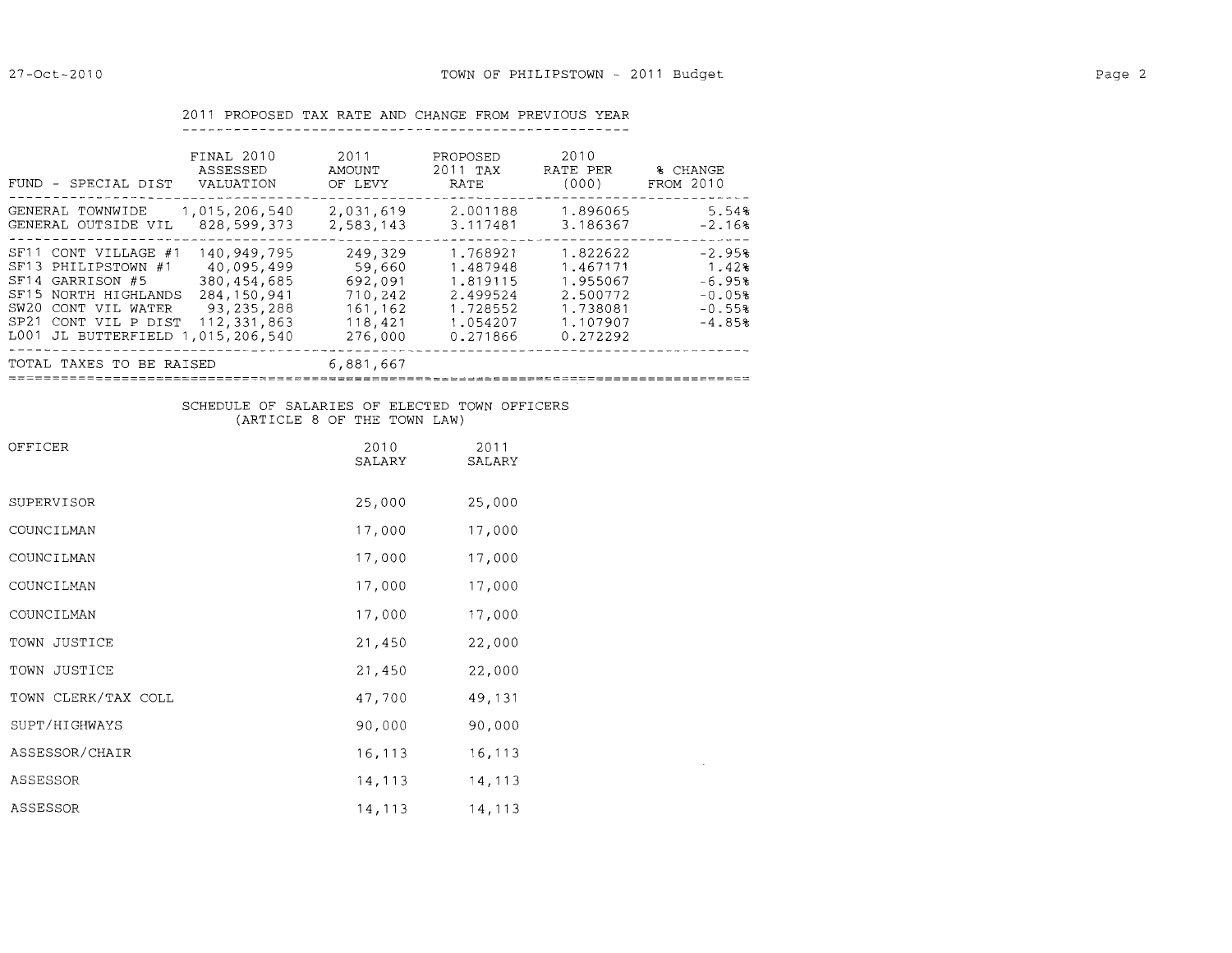| 2009<br>2010<br>2011<br>2011<br>YTD 2010<br>2011<br>\$ CHG<br><b>BUDGET</b><br><b>BUDGET</b><br>ACCOUNTS<br><b>CODE</b><br>ACTUAL<br><b>BUDGET</b><br>% CHG<br>YE ACTUAL<br><b>BUDGET</b><br>------------  <i>---</i> --<br><u> 22222222222   222222222222</u><br>---------<br>----------<br>------------<br>-----------<br>-----------<br>GENERAL FUND - A00<br>TOWN BOARD<br>$00 - 01 - 1010 - 100$<br>70,500<br>68,000<br>54,923<br>68,000<br>68,000<br>Personal Services<br>Clerk<br>$00 - 01 - 1010 - 102$<br>50<br>50<br>50<br>50<br>Contractual Exp<br>$00 - 01 - 1010 - 400$<br>70,550<br>54,923<br>68,050<br>68,050<br>TOTAL TOWN BOARD<br>1010<br>68,050<br><b>JUSTICES</b><br>34,017<br>44,000<br>44,000<br>1,100<br>3%<br>Personal Services<br>$00 - 01 - 1110 - 100$<br>42,900<br>42,900<br>33,000<br>34,000<br>34,000<br>1,000<br>3%<br>Clerk<br>$00 - 01 - 1110 - 101$<br>33,000<br>26,653<br>19,000<br>Part-Time Clerk<br>$00 - 01 - 1110 - 102$<br>11,118<br>8,500<br>8,504<br>27,500<br>27,500<br>224%<br>(500)<br>$-1008$<br>500<br>Equipment<br>$00 - 01 - 1110 - 200$ |  |  |
|--------------------------------------------------------------------------------------------------------------------------------------------------------------------------------------------------------------------------------------------------------------------------------------------------------------------------------------------------------------------------------------------------------------------------------------------------------------------------------------------------------------------------------------------------------------------------------------------------------------------------------------------------------------------------------------------------------------------------------------------------------------------------------------------------------------------------------------------------------------------------------------------------------------------------------------------------------------------------------------------------------------------------------------------------------------------------------------------|--|--|
|                                                                                                                                                                                                                                                                                                                                                                                                                                                                                                                                                                                                                                                                                                                                                                                                                                                                                                                                                                                                                                                                                            |  |  |
|                                                                                                                                                                                                                                                                                                                                                                                                                                                                                                                                                                                                                                                                                                                                                                                                                                                                                                                                                                                                                                                                                            |  |  |
|                                                                                                                                                                                                                                                                                                                                                                                                                                                                                                                                                                                                                                                                                                                                                                                                                                                                                                                                                                                                                                                                                            |  |  |
|                                                                                                                                                                                                                                                                                                                                                                                                                                                                                                                                                                                                                                                                                                                                                                                                                                                                                                                                                                                                                                                                                            |  |  |
|                                                                                                                                                                                                                                                                                                                                                                                                                                                                                                                                                                                                                                                                                                                                                                                                                                                                                                                                                                                                                                                                                            |  |  |
|                                                                                                                                                                                                                                                                                                                                                                                                                                                                                                                                                                                                                                                                                                                                                                                                                                                                                                                                                                                                                                                                                            |  |  |
|                                                                                                                                                                                                                                                                                                                                                                                                                                                                                                                                                                                                                                                                                                                                                                                                                                                                                                                                                                                                                                                                                            |  |  |
| 11,910<br>8,949<br>50<br>1 የ<br>9,950<br>10,000<br>10,000<br>$00 - 01 - 1110 - 400$<br>Contractual Exp<br>20,650<br>228<br>1110<br>98,928<br>94,850<br>78,123<br>115,500<br>115,500<br>TOTAL JUSTICES                                                                                                                                                                                                                                                                                                                                                                                                                                                                                                                                                                                                                                                                                                                                                                                                                                                                                      |  |  |
|                                                                                                                                                                                                                                                                                                                                                                                                                                                                                                                                                                                                                                                                                                                                                                                                                                                                                                                                                                                                                                                                                            |  |  |
| SUPERVISOR<br>$00 - 01 - 1220 - 100$<br>25,000<br>20,192<br>25,000<br>25,000<br>Personal Services<br>25,000                                                                                                                                                                                                                                                                                                                                                                                                                                                                                                                                                                                                                                                                                                                                                                                                                                                                                                                                                                                |  |  |
| 38<br>$00 - 01 - 1220 - 101$<br>44,300<br>44,300<br>35,781<br>45,629<br>45,629<br>1,329<br>Clerk                                                                                                                                                                                                                                                                                                                                                                                                                                                                                                                                                                                                                                                                                                                                                                                                                                                                                                                                                                                           |  |  |
| 38<br>1,205<br>$00 - 01 - 1220 - 102$<br>40,170<br>40,170<br>32,445<br>41,375<br>41,375<br>Secretary<br>Equipment<br>$00 - 01 - 1220 - 200$                                                                                                                                                                                                                                                                                                                                                                                                                                                                                                                                                                                                                                                                                                                                                                                                                                                                                                                                                |  |  |
| $00 - 01 - 1220 - 400$<br>709<br>1,200<br>1,200<br>1,441<br>1,200<br>Contractual Exp                                                                                                                                                                                                                                                                                                                                                                                                                                                                                                                                                                                                                                                                                                                                                                                                                                                                                                                                                                                                       |  |  |
| 2,534<br>2%<br>1220<br>110,911<br>110,670<br>89,127<br>113,204<br>113,204<br>TOTAL SUPERVISOR                                                                                                                                                                                                                                                                                                                                                                                                                                                                                                                                                                                                                                                                                                                                                                                                                                                                                                                                                                                              |  |  |
| AUDITING                                                                                                                                                                                                                                                                                                                                                                                                                                                                                                                                                                                                                                                                                                                                                                                                                                                                                                                                                                                                                                                                                   |  |  |
| 1,950<br>7%<br>29,050<br>31,000<br>Cont Audit<br>$00 - 01 - 1320 - 400$<br>29,050<br>29,050<br>31,000<br>7,400<br>9,000<br>$00 - 01 - 1320 - 401$<br>7,050<br>14,000<br>9,000<br>Cont Acct                                                                                                                                                                                                                                                                                                                                                                                                                                                                                                                                                                                                                                                                                                                                                                                                                                                                                                 |  |  |
| (3,050)<br>$-7%$<br>1320<br>36,100<br>43,050<br>36,450<br>40,000<br>40,000<br>TOTAL AUDITING                                                                                                                                                                                                                                                                                                                                                                                                                                                                                                                                                                                                                                                                                                                                                                                                                                                                                                                                                                                               |  |  |
| TAX COLLECTION                                                                                                                                                                                                                                                                                                                                                                                                                                                                                                                                                                                                                                                                                                                                                                                                                                                                                                                                                                                                                                                                             |  |  |
| 1,000<br>$00 - 01 - 1330 - 100$<br>33,000<br>33,000<br>26,654<br>34,000<br>34,000<br>38<br>Personal Services                                                                                                                                                                                                                                                                                                                                                                                                                                                                                                                                                                                                                                                                                                                                                                                                                                                                                                                                                                               |  |  |
| $00 - 01 - 1330 - 200$<br>Equipment<br>$-25%$<br>2,000<br>1,575<br>1,500<br>1,500<br>(500)<br>$00 - 01 - 1330 - 400$<br>1,565<br>Contractual Exp                                                                                                                                                                                                                                                                                                                                                                                                                                                                                                                                                                                                                                                                                                                                                                                                                                                                                                                                           |  |  |
| 500<br>28,229<br>35,500<br>ୀ %<br>34,565<br>35,000<br>35,500<br>TOTAL TAX COLLECT<br>1330                                                                                                                                                                                                                                                                                                                                                                                                                                                                                                                                                                                                                                                                                                                                                                                                                                                                                                                                                                                                  |  |  |
| <b>BUDGET</b>                                                                                                                                                                                                                                                                                                                                                                                                                                                                                                                                                                                                                                                                                                                                                                                                                                                                                                                                                                                                                                                                              |  |  |
| 5,000<br>5,000<br>4,039<br>5,000<br>5,000<br>Budget Officer<br>$00 - 01 - 1340 - 100$                                                                                                                                                                                                                                                                                                                                                                                                                                                                                                                                                                                                                                                                                                                                                                                                                                                                                                                                                                                                      |  |  |
| 6,461<br>8,000<br>$00 - 01 - 1340 - 101$<br>8,000<br>8,000<br>8,000<br>Budget Assistant<br>10,500<br>13,000<br>1340<br>13,000<br>13,000<br>13,000<br>TOTAL BUDGET                                                                                                                                                                                                                                                                                                                                                                                                                                                                                                                                                                                                                                                                                                                                                                                                                                                                                                                          |  |  |
| ASSESSORS                                                                                                                                                                                                                                                                                                                                                                                                                                                                                                                                                                                                                                                                                                                                                                                                                                                                                                                                                                                                                                                                                  |  |  |
| 1,050<br>38<br>Clerk<br>$00 - 01 - 1355 - 100$<br>35,020<br>35,020<br>28,285<br>36,070<br>36,070                                                                                                                                                                                                                                                                                                                                                                                                                                                                                                                                                                                                                                                                                                                                                                                                                                                                                                                                                                                           |  |  |
| 44,339<br>35,812<br>44,339<br>$00 - 01 - 1355 - 101$<br>44,339<br>44,339<br>Assessors                                                                                                                                                                                                                                                                                                                                                                                                                                                                                                                                                                                                                                                                                                                                                                                                                                                                                                                                                                                                      |  |  |
| Clerk P/T<br>5,155<br>5,000<br>3,388<br>5,000<br>5,000<br>$00 - 01 - 1355 - 102$<br>Equipment<br>$00 - 01 - 1355 - 200$<br>20<br>500<br>500<br>500                                                                                                                                                                                                                                                                                                                                                                                                                                                                                                                                                                                                                                                                                                                                                                                                                                                                                                                                         |  |  |
| (2, 015)<br>$-138$<br>15,000<br>4,707<br>12,985<br>12,985<br>Contractual Exp<br>$00 - 01 - 1355 - 400$<br>11,649                                                                                                                                                                                                                                                                                                                                                                                                                                                                                                                                                                                                                                                                                                                                                                                                                                                                                                                                                                           |  |  |
| (965)<br>$-1$ %<br>98,894<br>TOTAL ASSESSORS<br>1355<br>99,859<br>72,192<br>98,894<br>96,183                                                                                                                                                                                                                                                                                                                                                                                                                                                                                                                                                                                                                                                                                                                                                                                                                                                                                                                                                                                               |  |  |

 $\mathcal{L}^{\text{max}}_{\text{max}}$  and  $\mathcal{L}^{\text{max}}_{\text{max}}$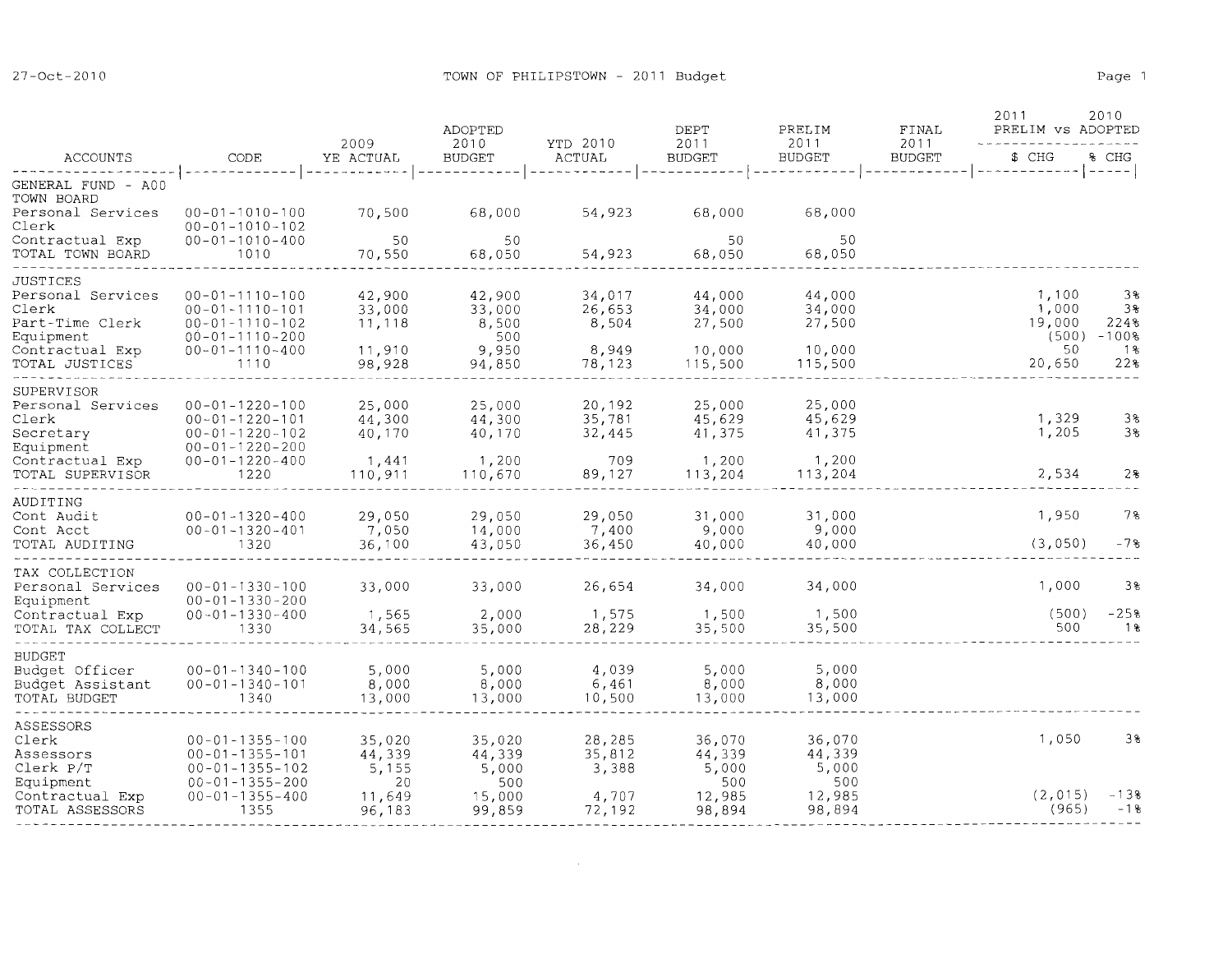|                                                                                                                                                                 |                                                                                                              | 2009                                                 | ADOPTED<br>2010                                      |                                              | DEPT<br>2011                                         | PRELIM<br>2011                                       | FINAL<br>2011 | 2011<br>PRELIM VS ADOPTED        | 2010                      |
|-----------------------------------------------------------------------------------------------------------------------------------------------------------------|--------------------------------------------------------------------------------------------------------------|------------------------------------------------------|------------------------------------------------------|----------------------------------------------|------------------------------------------------------|------------------------------------------------------|---------------|----------------------------------|---------------------------|
| ACCOUNTS                                                                                                                                                        | CODE                                                                                                         | YE ACTUAL                                            | <b>BUDGET</b>                                        | YTD 2010<br>ACTUAL                           | <b>BUDGET</b>                                        | <b>BUDGET</b>                                        | <b>BUDGET</b> | \$ CHG                           | % CHG                     |
| BD. ASSESSMENT REVIEW<br>Personal Services<br>Contractual Exp<br>TOT ASSESSMENT REV                                                                             | $00 - 01 - 1356 - 100$<br>$00 - 01 - 1356 - 400$<br>1356                                                     | 1,080<br>1,080                                       | 1,325<br>1,325                                       |                                              | 1,325<br>1,325                                       | 1,325<br>1,325                                       |               |                                  |                           |
| TOWN CLERK<br>Town Clerk/Tax Coll 00-01-1410-100<br>Deputy Town Clerk<br>Grant Administrator 00-01-1410-102<br>Equipment<br>Contractual Exp<br>TOTAL TOWN CLERK | $00 - 01 - 1410 - 101$<br>$00 - 01 - 1410 - 200$<br>$00 - 01 - 1410 - 400$<br>1410                           | 47,700<br>27,116<br>10,000<br>144<br>7,494<br>92,454 | 47,700<br>31,000<br>10,000<br>500<br>8,500<br>97,700 | 38,527<br>25,039<br>8,077<br>4,776<br>76,419 | 49,131<br>32,000<br>10,000<br>300<br>8,500<br>99,931 | 49,131<br>32,000<br>10,000<br>300<br>8,500<br>99,931 |               | 1,431<br>1,000<br>(200)<br>2,231 | 38<br>3%<br>$-40$ %<br>2% |
| <b>ATTORNEY</b><br>Attorney Services<br>Dep Attorney Serv<br>Equipment<br>Contractual Exp<br>TOTAL ATTORNEY                                                     | $00 - 01 - 1420 - 100$<br>$00 - 01 - 1420 - 101$<br>$00 - 01 - 1420 - 200$<br>$00 - 01 - 1420 - 400$<br>1420 | 66,000<br>48,065<br>114,065                          | 66,000<br>200<br>55,000<br>121,200                   | 53,307<br>43,998<br>97,305                   | 68,000<br>200<br>55,000<br>123,200                   | 68,000<br>200<br>55,000<br>123,200                   |               | 2,000<br>2,000                   | 3%<br>2%                  |
| ENGINEER<br>Personal Services<br>Equipment<br>Contractual Exp<br>TOTAL ENGINEER                                                                                 | $00 - 01 - 1440 - 100$<br>$00 - 01 - 1440 - 200$<br>$00 - 01 - 1440 - 400$<br>1440-400                       | 491<br>491                                           | 2,500<br>2,500                                       | 1,231<br>$-1,231$                            | 500<br>500                                           | 500<br>500                                           |               | (2,000)<br>(2,000)               | $-80$ %<br>$-80$ 8        |
| ELECTIONS<br>Personal Services<br>Equipment<br>Contractual Exp<br>TOTAL ELECTIONS                                                                               | $00 - 01 - 1450 - 100$<br>$00 - 01 - 1450 - 200$<br>$00 - 01 - 1450 - 400$<br>1450                           |                                                      |                                                      |                                              |                                                      |                                                      |               |                                  |                           |
| PROP RECS MGT OFF<br>Prop Rec Manager<br>Equipment<br>Contractual Exp<br>Fixed Assets Exp<br>TOTAL PR REC MGT OFF                                               | $00 - 01 - 1460 - 100$<br>$00 - 01 - 1460 - 200$<br>$00 - 01 - 1460 - 400$<br>$00 - 01 - 1460 - 401$<br>1460 | 2,124<br>3,325<br>5,449                              | 2,400<br>3,500<br>5,900                              | 1,788<br>3,325<br>5,113                      | 2,400<br>3,500<br>5,900                              | 2,400<br>3,500<br>5,900                              |               |                                  |                           |
| <b>BUILDINGS</b><br>Personal Services<br>Contractual Exp<br>VFW Bldg.<br>Buildings Dome<br>TOTAL BUILDINGS                                                      | $00 - 01 - 1620 - 100$<br>$00 - 01 - 1620 - 400$<br>$00 - 01 - 1620 - 401$<br>$00 - 01 - 1620 - 402$<br>1620 | 103,645<br>103,645                                   | 95,000<br>95,000                                     | 82,284<br>82,284                             | 95,000<br>95,000                                     | 95,000<br>95,000                                     |               |                                  |                           |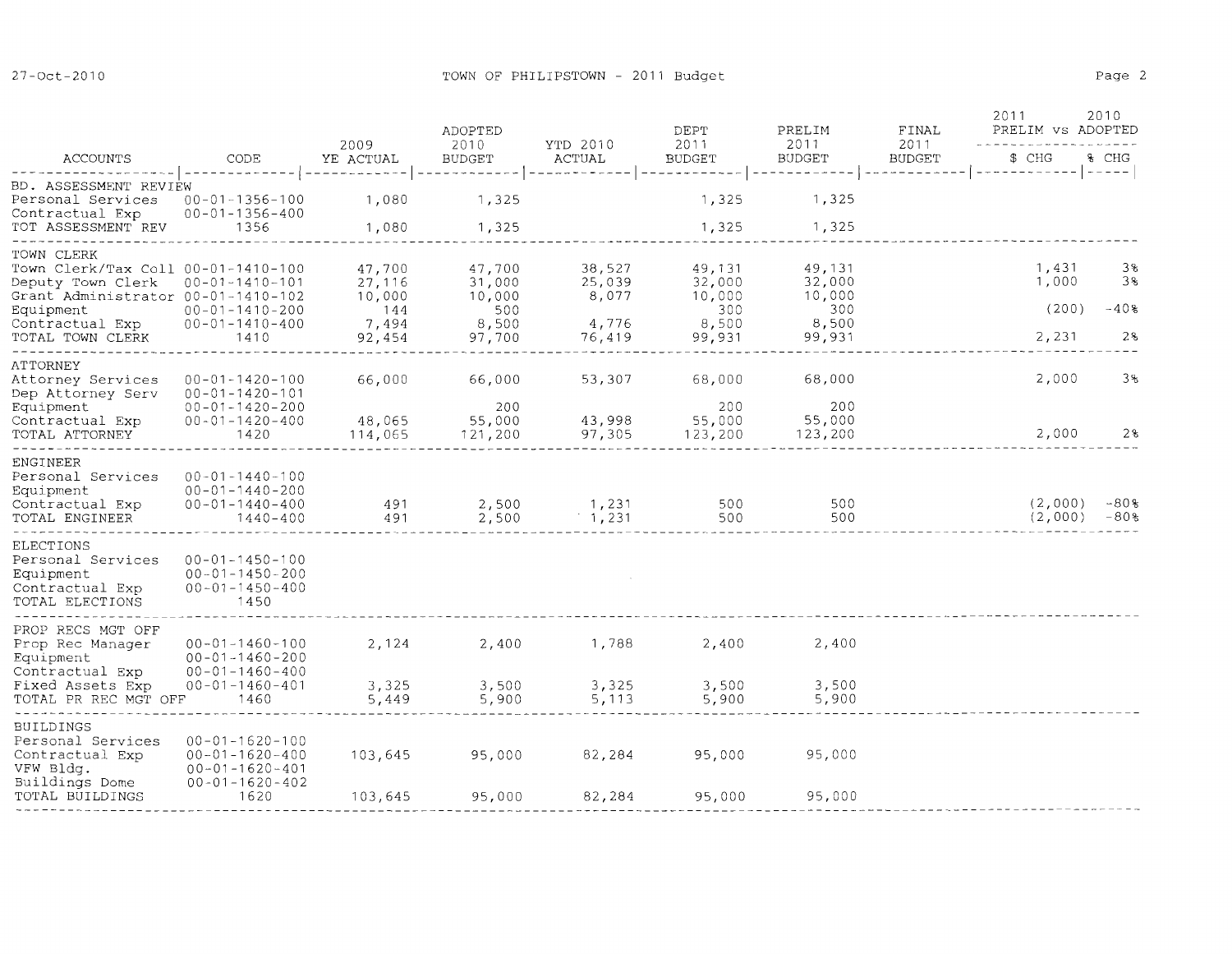|                                                                                                                                                                                        |                                                                                                              | 2009                                         | ADOPTED<br>2010                                      | YTD 2010                                    | <b>DEPT</b><br>2011                                   | PRELIM<br>2011                                        | FINAL<br>2011 | 2011<br>PRELIM VS ADOPTED                      | 2010                                  |
|----------------------------------------------------------------------------------------------------------------------------------------------------------------------------------------|--------------------------------------------------------------------------------------------------------------|----------------------------------------------|------------------------------------------------------|---------------------------------------------|-------------------------------------------------------|-------------------------------------------------------|---------------|------------------------------------------------|---------------------------------------|
| ACCOUNTS                                                                                                                                                                               | CODE                                                                                                         | YE ACTUAL                                    | BUDGET                                               | ACTUAL                                      | BUDGET                                                | BUDGET                                                | <b>BUDGET</b> | \$ CHG                                         | % CHG                                 |
| CENTRAL PRINTING & MAILING<br>Contractual Exp<br>TOT CENT PTNG & MAIL                                                                                                                  | $00 - 01 - 1670 - 400$<br>1670                                                                               | 9,192<br>9,192                               | 12,000<br>12,000                                     | 9,444<br>9,444                              | 12,000<br>12,000                                      | 12,000<br>12,000                                      |               |                                                |                                       |
| CENTRAL DATA PROCESSING<br>Contractual Exp<br>TOT CEN DATA PROC                                                                                                                        | $00 - 01 - 1680 - 400$<br>1680                                                                               | 4,606<br>4,606                               | 4,500<br>4,500                                       | 4,041<br>4,041                              | 4,500<br>4,500                                        | 4,500<br>4,500                                        |               |                                                |                                       |
| SAFETY<br>Safety Coordinator<br>Contractual $Exp$ $00-01-1991-400$<br>TOTAL SAFETY                                                                                                     | $00 - 01 - 1991 - 100$<br>1991                                                                               | 2,000<br>165<br>2,165                        | 2,000<br>250<br>2,250                                | 1,615<br>212<br>1,827                       | 2,000<br>250<br>2,250                                 | 2,000<br>250<br>2,250                                 |               |                                                |                                       |
| SPECIAL ITEMS<br>Unallocated Ins<br>Municipal Assoc Dues00-01-1920-400<br>Contingents<br>County Rebate Taxes $00-01-1972-400$<br>MTA Payroll Tax<br>Revaluation<br>TOTAL SPECIAL ITEMS | $00 - 01 - 1910 - 400$<br>$00 - 01 - 1990 - 400$<br>$00 - 01 - 1980 - 400$<br>$00 - 01 - 1989 - 400$<br>1990 | 19,999<br>1,200<br>12,000<br>2,590<br>35,789 | 21,000<br>1,200<br>6,000<br>1,000<br>4,382<br>33,582 | 15,741<br>1,200<br>9,910<br>3,231<br>30,082 | 1,350<br>1,200<br>10,000<br>10,000<br>4,736<br>27,286 | 1,350<br>1,200<br>10,000<br>10,000<br>4,736<br>27,286 |               | (19, 650)<br>4,000<br>9,000<br>354<br>(6, 296) | $-94%$<br>67%<br>900%<br>8%<br>$-198$ |
| TOTAL GENERAL GOVT SUPPORT                                                                                                                                                             |                                                                                                              | 829,173                                      | 840,436                                              | 677,290                                     | 856,040                                               | 856,040                                               |               | 15,604                                         | 2%                                    |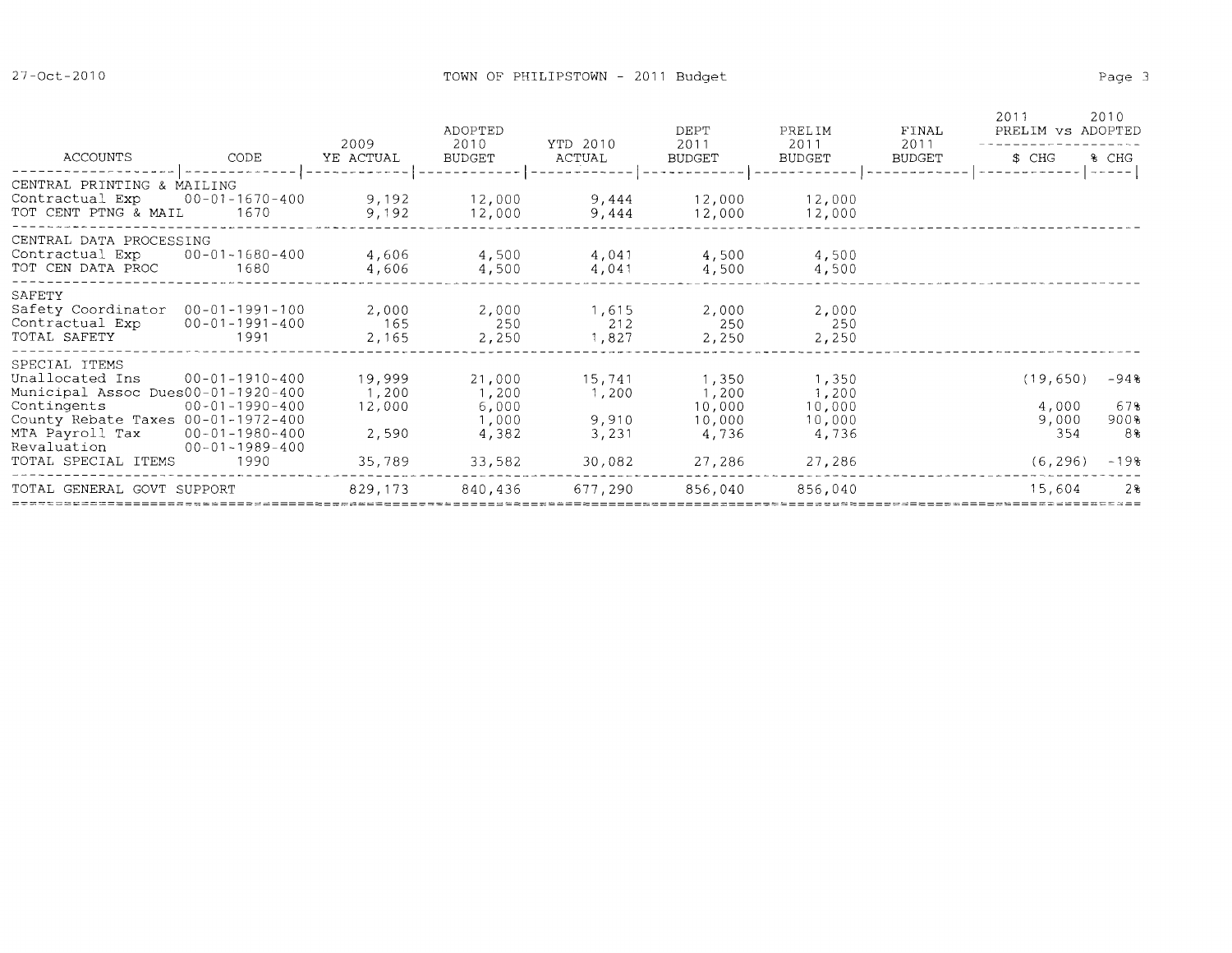|                                                                                                                              |                                                                                                                                                                  | 2009                                                             | ADOPTED<br>2010                                                  | YTD 2010                                                       | DEPT<br>2011                                            | PRELIM<br>2011                                          | FINAL                 | 2011<br>PRELIM VS ADOPTED                                  | 2010                                            |
|------------------------------------------------------------------------------------------------------------------------------|------------------------------------------------------------------------------------------------------------------------------------------------------------------|------------------------------------------------------------------|------------------------------------------------------------------|----------------------------------------------------------------|---------------------------------------------------------|---------------------------------------------------------|-----------------------|------------------------------------------------------------|-------------------------------------------------|
| <b>ACCOUNTS</b>                                                                                                              | CODE                                                                                                                                                             | YE ACTUAL                                                        | <b>BUDGET</b>                                                    | ACTUAL                                                         | <b>BUDGET</b>                                           | <b>BUDGET</b>                                           | 2011<br><b>BUDGET</b> | \$ CHG                                                     | % CHG                                           |
| TRAFFIC CONTROL<br>Personal Services<br>Contractual Exp                                                                      | $00 - 02 - 3310 - 100$<br>$00 - 02 - 3310 - 400$                                                                                                                 | 3,560                                                            | 3,500                                                            | 2,740                                                          | 3,500                                                   | 3,500                                                   |                       |                                                            | $- - - - - -$                                   |
| TOT TRAFFIC CONTROL                                                                                                          | 3310                                                                                                                                                             | 3,560                                                            | 3,500                                                            | 2,740                                                          | 3,500                                                   | 3,500                                                   |                       |                                                            |                                                 |
| CONTROL OF DOGS<br>Personal Services<br>Contractual Exp<br>TOT CONTROL OF DOGS                                               | $00 - 02 - 3510 - 100$<br>$00 - 02 - 3510 - 400$<br>3510                                                                                                         | 10,000<br>15,014<br>25,014                                       | 10,000<br>17,031<br>27,031                                       | 8,077<br>14,956<br>23,033                                      | 10,000<br>17,031<br>27,031                              | 10,000<br>17,031<br>27,031                              |                       |                                                            |                                                 |
| AMBULANCE SERVICE<br>Philipstown Amb<br>Service Award<br>Garrison Ambulance 00-02-4541-400<br>TOT AMBULANCE SERV             | $00 - 02 - 4540 - 400$<br>$00 - 02 - 4541 - 401$                                                                                                                 | 193,495<br>107,473<br>300,968                                    | 199.299<br>112,874<br>312,173                                    | 199,299<br>772<br>112,874<br>312,945                           | 183,356<br>12,960<br>118,489<br>314,805                 | 183,356<br>12,960<br>118,489<br>314,805                 |                       | (15, 943)<br>12,960<br>5,615<br>2,632                      | -8%<br>5%<br>1 %                                |
| TOTAL PUBLIC SAFETY                                                                                                          | 3990                                                                                                                                                             | 329,542                                                          | 342,704                                                          | 338,718                                                        | 345,336                                                 | 345,336                                                 |                       | 2,632                                                      | $\Omega$                                        |
| TRANSPORTATION<br>SUPT OF HIGHWAYS                                                                                           |                                                                                                                                                                  |                                                                  |                                                                  |                                                                |                                                         |                                                         |                       |                                                            |                                                 |
| Hwy Superintendent<br>Highway Clerk<br>Clerk<br>Hwy Super Asst.<br>FEMA Coordinator<br>Contractual Exp<br>TOTAL SUPT OF HWYS | $00 - 04 - 5010 - 100$<br>$00 - 04 - 5010 - 101$<br>$00 - 04 - 5010 - 102$<br>$00 - 04 - 5010 - 103$<br>$00 - 04 - 5010 - 104$<br>$00 - 04 - 5010 - 400$<br>5010 | 90,000<br>40,200<br>21,700<br>7,245<br>1,600<br>1,606<br>162,351 | 90,000<br>40,200<br>32,000<br>7,245<br>1,600<br>2,000<br>173,045 | 72,692<br>24,614<br>25,846<br>5,852<br>153<br>1,904<br>131,061 | 90,000<br>27,500<br>33,000<br>7,534<br>1,500<br>159,534 | 90,000<br>27,500<br>33,000<br>7,534<br>1,500<br>159,534 |                       | (12, 700)<br>1,000<br>289<br>(1,600)<br>(500)<br>(13, 511) | $-32%$<br>38<br>4%<br>$-100$ 8<br>$-25%$<br>-8% |
| TOTAL TRANSPORTATION                                                                                                         | 5132                                                                                                                                                             | 162,351                                                          | 173,045                                                          | 131,061                                                        | 159,534                                                 | 159,534                                                 |                       | (13, 511)                                                  | -88                                             |
| VETERANS SERVICES<br>Contractual Exp<br>TOT VETERANS SERVICE                                                                 | $00 - 05 - 6510 - 400$<br>6510                                                                                                                                   | 400<br>400                                                       | 400<br>400                                                       | 400<br>400                                                     | 400<br>400                                              | 400<br>400                                              |                       |                                                            |                                                 |
| PROGRAMS FOR AGING<br>Personal Services<br>OFA Driver                                                                        | $00 - 05 - 6772 - 100$<br>$00 - 05 - 6772 - 101$                                                                                                                 | 15,000                                                           | 15,000                                                           |                                                                | 15,000                                                  | 15,000                                                  |                       |                                                            |                                                 |
| Contractual Exp<br>TOT PROG FOR AGING                                                                                        | $00 - 05 - 6772 - 400$<br>6772                                                                                                                                   | 9,189<br>24,189                                                  | 9,000<br>24,000                                                  | 6,640<br>6,640                                                 | 9,000<br>24,000                                         | 9,000<br>24,000                                         |                       |                                                            |                                                 |
| TOTAL ECON ASSIST                                                                                                            | 6772                                                                                                                                                             | 24,589                                                           | 24,400                                                           | 7,040                                                          | 24,400                                                  | 24,400                                                  |                       |                                                            |                                                 |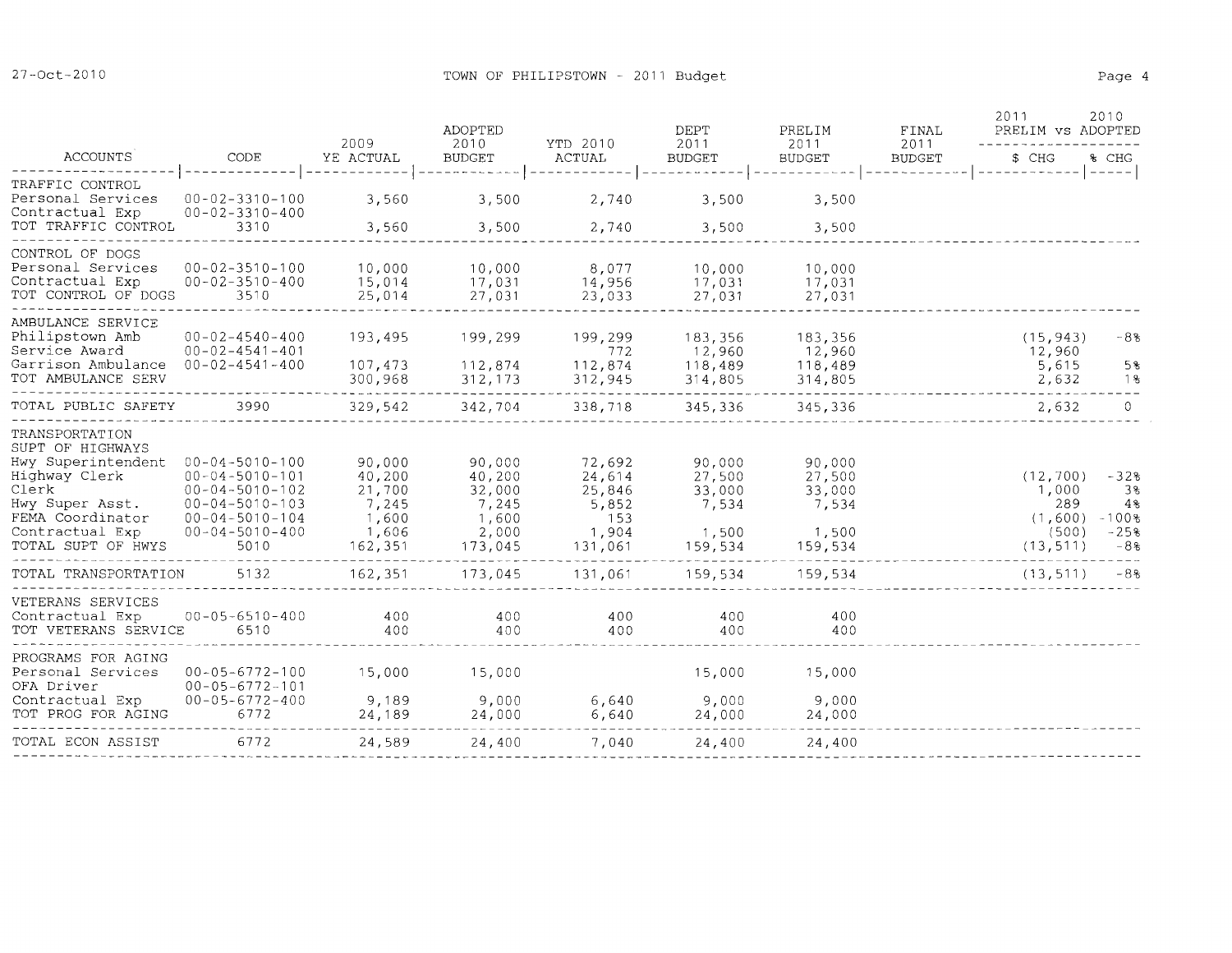|                                    |                                                  | 2009             | ADOPTED<br>2010  | YTD 2010         | DEPT<br>2011  | PRELIM<br>2011 | FINAL<br>2011 | 2011<br>PRELIM VS ADOPTED | 2010           |
|------------------------------------|--------------------------------------------------|------------------|------------------|------------------|---------------|----------------|---------------|---------------------------|----------------|
| ACCOUNTS                           | CODE                                             | YE ACTUAL        | <b>BUDGET</b>    | ACTUAL           | <b>BUDGET</b> | <b>BUDGET</b>  | <b>BUDGET</b> | \$CHG                     | % CHG<br>$---$ |
| <b>RECREATION</b>                  |                                                  |                  |                  |                  |               |                |               |                           |                |
| Personal Services                  | $00 - 06 - 7020 - 100$                           | 305,308          | 325,000          | 280,419          | 330,000       | 330,000        |               | 5,000                     | 2%             |
| Director                           | $00 - 06 - 7020 - 101$                           |                  |                  |                  |               |                |               |                           |                |
| Typist                             | $00 - 06 - 7020 - 102$                           |                  |                  |                  |               |                |               |                           |                |
| Clerk                              | $00 - 06 - 7020 - 103$                           | 36,050           | 36,050           | 29,117           | 39,050        | 39,050         |               | 3,000                     | 8%             |
| Comm Sec<br>Rec Attendant          | $00 - 06 - 7020 - 104$<br>$00 - 06 - 7020 - 106$ | 349              |                  |                  |               |                |               |                           | $-1008$        |
| Director Rec&Parks                 | $00 - 06 - 7020 - 107$                           | 31,000<br>55,000 | 31,000<br>55,000 | 25,039<br>44,423 | 57,000        | 57,000         |               | (31,000)<br>2,000         | 4%             |
| Bld&Gnds Supervisor 00-06-7020-108 |                                                  | 49,000           | 49,000           | $-39,577$        | 50,500        | 50,500         |               | 1,500                     | 3%             |
| Account Clerk                      | $00 - 06 - 7020 - 109$                           | 31,800           | 31,800           | 25,684           | 33,300        | 33,300         |               | 1,500                     | 5%             |
| Rec Leader                         | $00 - 06 - 7020 - 110$                           | 33,000           | 33,000           | 26,653           | 36,000        | 36,000         |               | 3,000                     | 9%             |
| Rec Attendant                      | $00 - 06 - 7020 - 111$                           |                  | 30,000           | 13,846           | 30,900        | 30,900         |               | 900                       | 3%             |
| Equipment                          | $00 - 06 - 7020 - 200$                           |                  | 20,507           |                  | 5,500         | 5,500          |               | (15,007)                  | $-73%$         |
| Contractual Exp                    | $00 - 06 - 7020 - 400$                           | 315,811          | 356,812          | 193,576          | 331,677       | 331,677        |               | (25, 135)                 | $-7$ %         |
| TOT REC ADM                        | 7020                                             | 857,318          | 968,169          | 678,334          | 913,927       | 913,927        |               | (54, 242)                 | -6%            |
| LIBRARY                            |                                                  |                  |                  |                  |               |                |               |                           |                |
| A. & H. Fish                       | $00 - 06 - 7410 - 401$                           | 25,000           | 15,000           | 15,000           | 5,000         | 5,000          |               | (10,000)                  | $-67%$         |
| TOTAL LIBRARY                      | 7410                                             | 25,000           | 15,000           | 15,000           | 5,000         | 5,000          |               | (10,000)                  | (1)            |
| TOWN HISTORIAN                     |                                                  |                  |                  |                  |               |                |               |                           |                |
| Contractual Exp                    | $00 - 06 - 7510 - 400$                           | 78               | 100              | 55               | 100           | 100            |               |                           |                |
| PCHS & FSM                         | $00 - 06 - 7510 - 401$                           | 25,000           | 15,000           | 15,000           | 5,000         | 5,000          |               | (10,000)                  | $-67%$         |
| OLR Chapel                         | $00 - 06 - 7510 - 402$                           |                  |                  |                  |               |                |               |                           |                |
| TOTAL TOWN HIST                    |                                                  | 25,078           | 15,100           | 15,055           | 5,100         | 5,100          |               | (10,000)                  | $-66%$         |
| CELEBRATIONS                       |                                                  |                  |                  |                  |               |                |               |                           |                |
| Contractual Exp                    | $00 - 06 - 7550 - 400$                           | 4,450            | 600              | 300              | 600           | 600            |               |                           |                |
| TOTAL CELEBRATIONS                 | 7550                                             | 4,450            | 600              | 300              | 600           | 600            |               |                           |                |
| TOTAL CULTURE - REC                | 7550                                             | 911,846          | 998,869          | 708,689          | 924,627       | 924,627        |               | (74, 242)                 | $-7%$          |
|                                    |                                                  |                  |                  |                  |               |                |               |                           |                |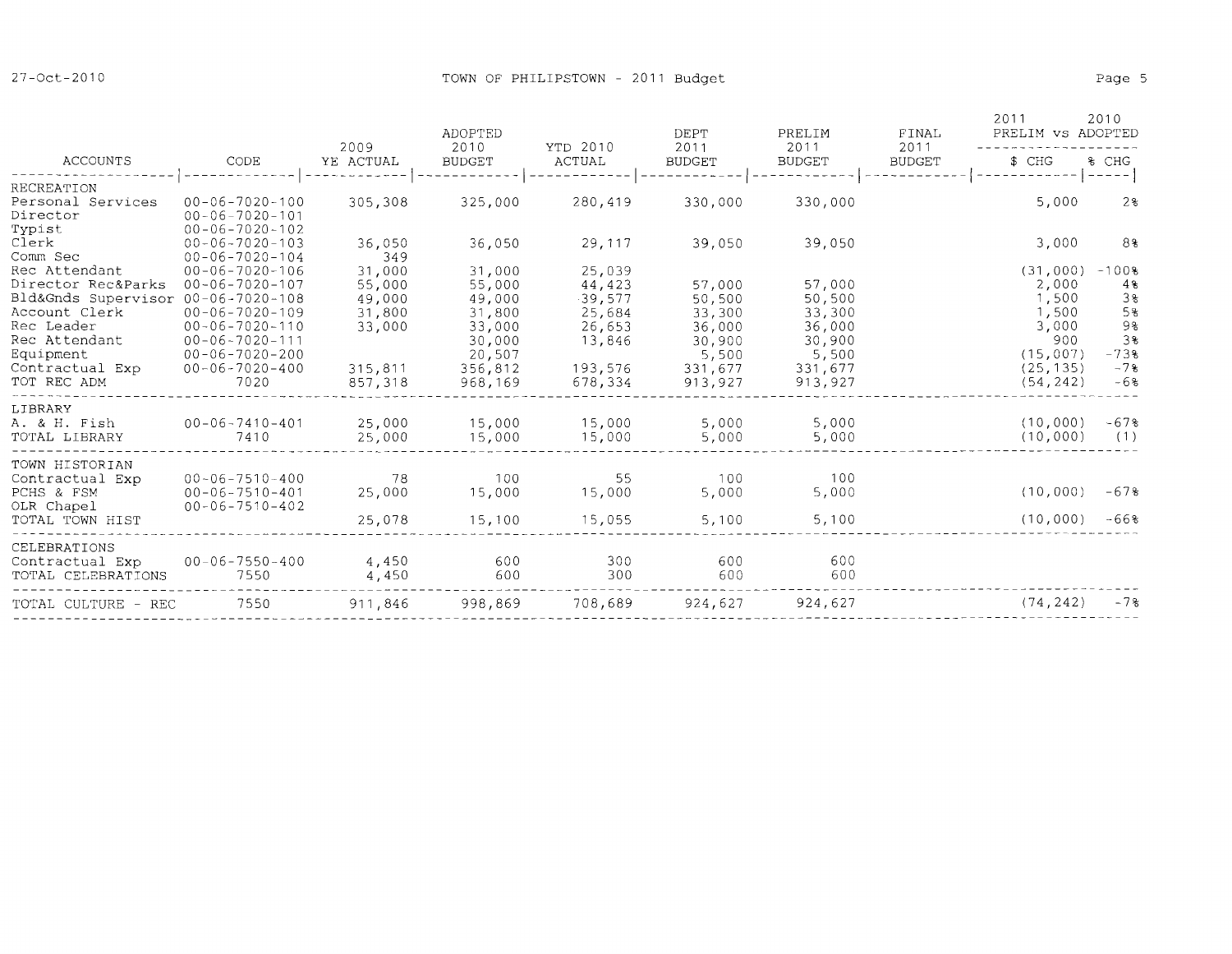|                                                                                  |                                                                                                      | 2009                                | ADOPTED<br>2010                      | YTD 2010                             | <b>DEPT</b><br>2011                  | PRELIM<br>2011                       | FINAL<br>2011 | 2011<br>PRELIM VS ADOPTED             | 2010                         |
|----------------------------------------------------------------------------------|------------------------------------------------------------------------------------------------------|-------------------------------------|--------------------------------------|--------------------------------------|--------------------------------------|--------------------------------------|---------------|---------------------------------------|------------------------------|
| <b>ACCOUNTS</b>                                                                  | CODE                                                                                                 | YE ACTUAL                           | <b>BUDGET</b>                        | ACTUAL                               | <b>BUDGET</b>                        | <b>BUDGET</b>                        | <b>BUDGET</b> | \$ CHG                                | % CHG<br>$1 - - - - 1$       |
| HOME AND COMMUNITY SERVICES<br>REFUSE AND GARBAGE                                |                                                                                                      |                                     |                                      |                                      |                                      |                                      |               |                                       |                              |
| Personal Services<br>Superintendent                                              | $00 - 07 - 8160 - 100$<br>$00 - 07 - 8160 - 101$                                                     | 6,711                               | 5,000                                | 3,345                                | 5,000                                | 5,000                                |               |                                       |                              |
| Contractual Exp<br>TOT REFUSE & GARBAGE                                          | $00 - 07 - 8160 - 400$<br>8160                                                                       | 27,526<br>34,237                    | 25,000<br>30,000                     | 15,521<br>18,866                     | 15,000<br>20,000                     | 15,000<br>20,000                     |               | (10, 000)<br>(10,000)                 | $-40$ <sup>8</sup><br>$-33%$ |
| CEMETERIES                                                                       |                                                                                                      |                                     |                                      |                                      |                                      |                                      |               |                                       |                              |
| Contractual Exp<br>TOTAL CEMETERIES                                              | $00 - 07 - 8810 - 400$<br>8810                                                                       | 2,940<br>2,940                      | 3,000<br>3,000                       | 2,973<br>2,973                       | 3,000<br>3,000                       | 3,000<br>3,000                       |               |                                       |                              |
| TOTAL HOME & COMM SERVICES                                                       |                                                                                                      | 37,177                              | 33,000                               | 21,839                               | 23,000                               | 23,000                               |               | (10, 000)                             | $-30%$                       |
| UNDISTRIBUTED<br>EMPLOYEE BENEFITS                                               |                                                                                                      |                                     |                                      |                                      |                                      |                                      |               |                                       |                              |
| State Retirement<br>Social Security<br>Workman's Comp<br>Unemployment Ins        | $00 - 08 - 9010 - 800$<br>$00 - 08 - 9030 - 800$<br>$00 - 08 - 9040 - 800$<br>$00 - 08 - 9050 - 800$ | 58,231<br>97,757<br>20,716<br>9,244 | 55,722<br>100,700<br>20,716<br>4,000 | 45,321<br>82,278<br>16,257<br>10,284 | 74,000<br>106,582<br>20,716<br>4,000 | 74,000<br>106,582<br>20,716<br>4,000 |               | 18,278<br>5,882                       | 33%<br>68                    |
| Disability Ins<br>Medical Insurance<br>Dental Insurance                          | $00 - 08 - 9055 - 800$<br>$00 - 08 - 9060 - 800$<br>$00 - 08 - 9060 - 801$                           | 505<br>375,269<br>20,620            | 1,500<br>389,300<br>21,424           | 358,050<br>20,099                    | 1,500<br>479,000                     | 1,500<br>479,000                     |               | 89.700                                | 23%                          |
| TOT EMPLOYEE BENEFIT                                                             | 9000                                                                                                 | 582,342                             | 593,362                              | 532,289                              | 685,798                              | 685,798                              |               | 92,436                                | 16%                          |
| DEBT SERVICE<br>Principal/D.House                                                | $00 - 09 - 9730 - 602$                                                                               | 30,337                              | 30,337                               | 30,337                               | 30,337                               | 30.337                               |               |                                       |                              |
| Interest<br>Principal/Rec Rd<br>Interest<br>Principal/Rec Roof                   | $00 - 09 - 9730 - 702$<br>$00 - 09 - 9730 - 603$<br>$00 - 09 - 9730 - 703$<br>$00 - 09 - 9730 - 604$ | 5,483<br>220,278<br>31,772          | 11,522<br>57,431<br>9,718            | 11,521<br>57,430<br>5,371            | 9,883<br>57,430<br>7.288<br>29,870   | 9,883<br>57,430<br>7,288<br>29,870   |               | (1, 639)<br>(1)<br>(2, 430)<br>29,870 | $-148$<br>$-0.8$<br>$-25%$   |
| Interest<br>Principal/Rec Alarm 00-09-9730-605<br>Interest<br>TOTAL DEBT SERVICE | $00 - 09 - 9730 - 704$<br>$00 - 09 - 9730 - 705$                                                     | 287,870                             | 12,750<br>121,758                    | 104,659                              | 10,725<br>2,000<br>2,074<br>149,607  | 10.725<br>2,000<br>2,074<br>149,607  |               | (2,025)<br>2,000<br>2,074<br>27,849   | $-168$<br>23%                |
| TOT GENERAL FUND APPROP - A00                                                    |                                                                                                      | 3,164,890                           | 3, 127, 574                          | 2,521,585                            | 3,168,342                            | 3,168,342                            |               | 40,768                                | 18                           |

 $\mathcal{L}^{\text{max}}_{\text{max}}$  and  $\mathcal{L}^{\text{max}}_{\text{max}}$  and  $\mathcal{L}^{\text{max}}_{\text{max}}$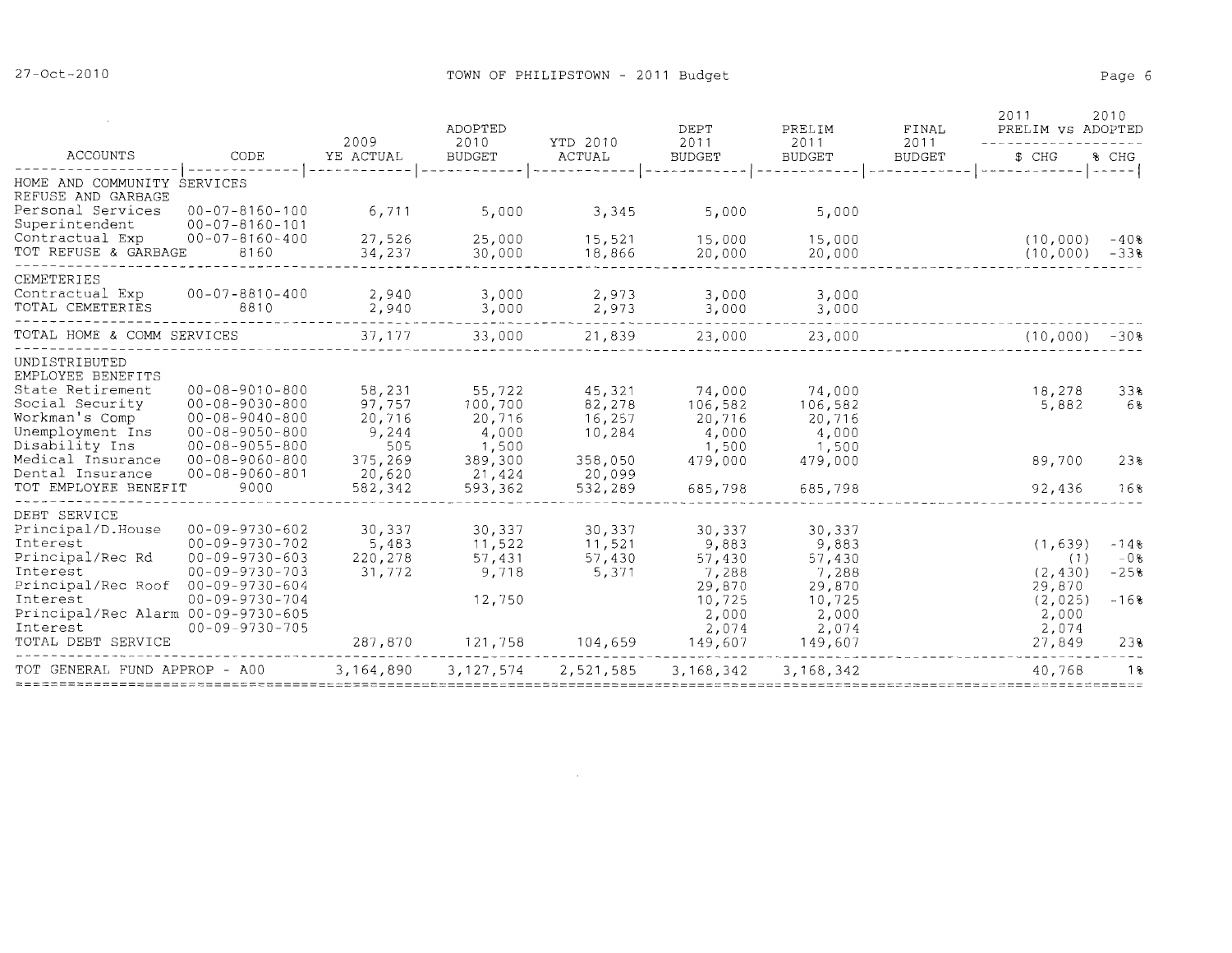|                              |             | 2009      | ADOPTED<br>2010 | YTD 2010 | DEPT<br>2011  | PRELIM<br>2011 | FINAL<br>2011 | 2011<br>PRELIM VS ADOPTED | 2010                 |
|------------------------------|-------------|-----------|-----------------|----------|---------------|----------------|---------------|---------------------------|----------------------|
| ACCOUNTS                     | CODE        | YE ACTUAL | <b>BUDGET</b>   | ACTUAL   | <b>BUDGET</b> | <b>BUDGET</b>  | <b>BUDGET</b> | \$ CHG                    | $8$ CHG<br>$- - - -$ |
| REVENUES<br>A00 GENERAL FUND |             |           |                 |          |               |                |               |                           |                      |
| Other Pay/Lieu Tax           | $00 - 1081$ |           |                 |          |               |                |               |                           |                      |
| Int & Pen on Taxes           | $00 - 1090$ | 30,415    | 25,000          | 29,226   | 30,000        | 30,000         |               | 5,000                     | 20%                  |
| Cable TV                     | $00 - 1170$ | 103,796   | 105,000         | 58,255   | 105,000       | 105,000        |               |                           |                      |
| Tax Collection Fees 00-1232  |             | 336       | 1,000           | 260      | 300           | 300            |               | (700)                     | $-708$               |
| Clerk Fees                   | $00 - 1255$ | 6,353     | 8,000           | 5,090    | 7,000         | 7,000          |               | (1,000)                   | $-138$               |
| Park & Rec Fees              | $00 - 2001$ | 575,505   | 572,759         | 511,452  | 588,763       | 588,763        |               | 16,004                    | 3%                   |
| Putnam Arts Council 00-2089  |             |           |                 |          |               |                |               |                           |                      |
| Refuse & Garbage Chq00-2130  |             |           |                 |          |               |                |               |                           |                      |
| Putnam Co Cemeteries00-2189  |             | 2,019     | 2,500           |          | 2,500         | 2,500          |               |                           |                      |
| Bank Interest                | $00 - 2401$ | 3,182     | 10,000          | 2,915    | 3,000         | 3,000          |               | (7,000)                   | $-70$ $8$            |
| Rental Real Prop             | $00 - 2410$ |           | 300             | 50       | 300           | 300            |               |                           |                      |
| Dog Licenses                 | $00 - 2544$ | 313       | 350             |          | 350           | 350            |               |                           |                      |
| Fines/Forf Bail              | $00 - 2610$ | 80,297    | 85,000          | 48,311   | 75,000        | 75,000         |               | (10,000)                  | $-12%$               |
| Gifts and Donations 00-2705  |             |           | 2,000           |          |               |                |               | (2,000)                   | $-1008$              |
| P.C. Youth/Disabled 00-2770  |             |           |                 |          |               |                |               |                           |                      |
| Miscellaneous                | $00 - 2771$ | 50,462    |                 |          | 2,000         | 2,000          |               | 2,000                     |                      |
| NYS Per Capita               | $00 - 3001$ | 36,731    | 36,731          | 34,510   | 34,510        | 34,510         |               | (2, 221)                  | $-6%$                |
| NYS Mortgage Tax             | $00 - 3005$ | 259,024   | 350,000         | 141,256  | 280,000       | 280,000        |               | (70,000)                  | $-20$ %              |
| SARA - Records Ret           | $00 - 3060$ |           |                 |          |               |                |               |                           |                      |
| NYS Real Prop/STAR           | $00 - 3089$ |           | 3,012           |          | 4,000         | 4,000          |               | 988                       | 33%                  |
| State Bldgs Grant            | $00 - 3098$ | 240,000   |                 |          |               |                |               |                           |                      |
| Programs for Aging           | $00 - 3772$ |           |                 |          |               |                |               |                           |                      |
| Youth Programs               | $00 - 3820$ | 4,524     | 4,000           |          | 4,000         | 4,000          |               |                           |                      |
| TOTAL GENERAL FUND -         |             | 1,392,957 | 1,205,652       | 831,325  | 1,136,723     | 1,136,723      |               | (68, 929)                 | -68                  |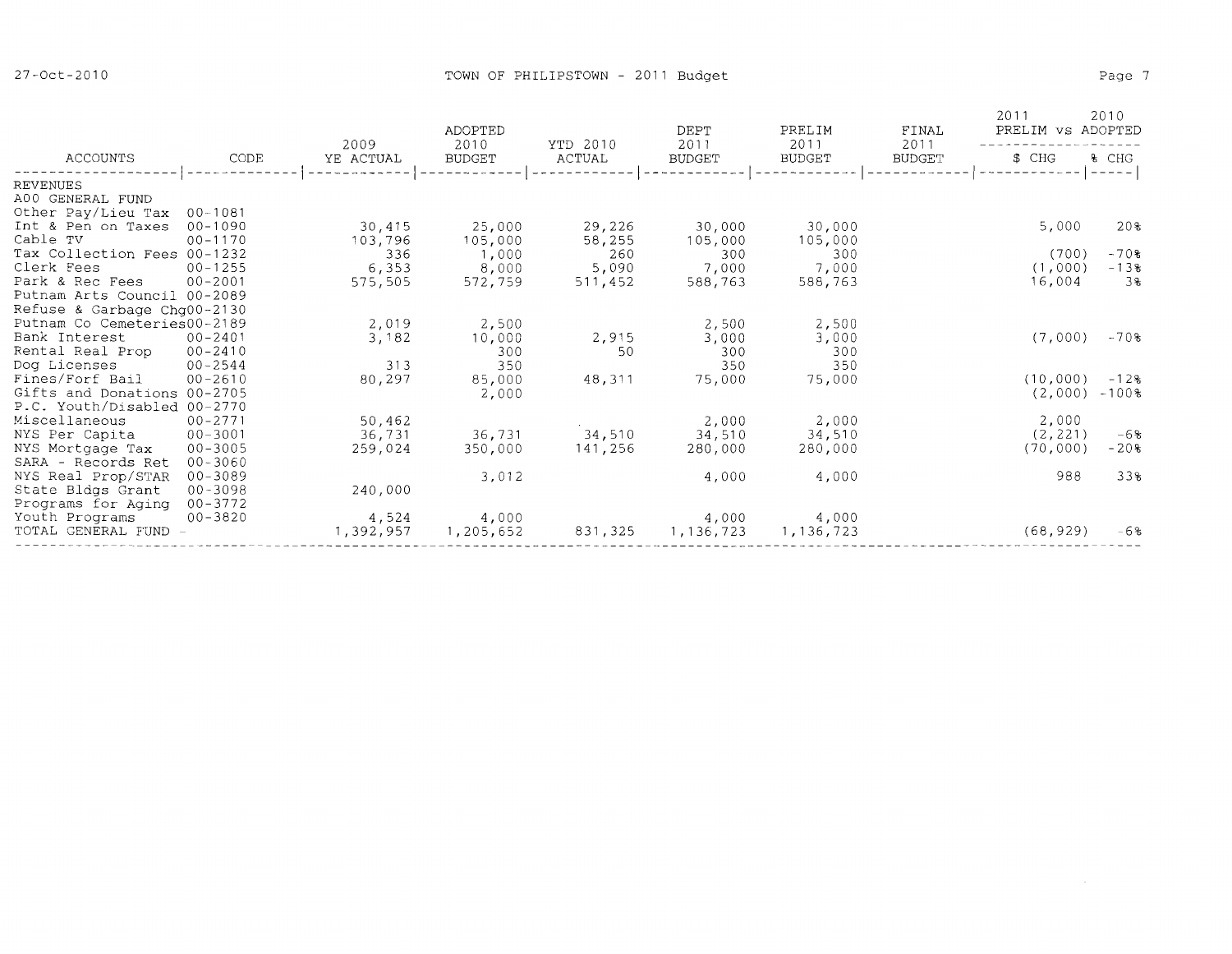$\sim 10$ 

|                                                                                                                                                                                          | 2009                             | ADOPTED<br>2010                  | YTD 2010         | DEPT<br>2011                     | PRELIM<br>2011                   | FINAL<br>2011 | 2011<br>PRELIM vs ADOPTED                          | 2010                        |
|------------------------------------------------------------------------------------------------------------------------------------------------------------------------------------------|----------------------------------|----------------------------------|------------------|----------------------------------|----------------------------------|---------------|----------------------------------------------------|-----------------------------|
| ACCOUNTS<br>CODE                                                                                                                                                                         | YE ACTUAL                        | <b>BUDGET</b>                    | ACTUAL           | <b>BUDGET</b>                    | <b>BUDGET</b>                    | <b>BUDGET</b> | \$ CHG                                             | % CHG                       |
| B01 GENERAL OUTSIDE VILLAGE<br>GENERAL GOVT SUPPORT                                                                                                                                      | ------------                     |                                  |                  |                                  | ------------                     | -----------   |                                                    |                             |
| Codification<br>$01 - 01 - 1670 - 400$<br>MTA Payroll Tax<br>$01 - 01 - 1980 - 400$<br>Contingent<br>$01 - 01 - 1990 - 400$<br>Law Enforcement 01-01-3120-400                            | 2,046<br>289                     | 5,000<br>622<br>6,000            | 3,123<br>254     | 5,000<br>622                     | 5,000<br>622                     |               | $(6,000)$ $-100$ <sup>8</sup>                      |                             |
| TOTAL GOVT SUPPORT                                                                                                                                                                       | 2,335                            | 11,622                           | 3,377            | 5,622                            | 5,622                            |               | (6,000)                                            | $-52%$                      |
| CODE ADMINISTRATION<br>$01 - 02 - 3620 - 100$<br>Administrator<br>Personal Serv Clerk 01-02-3620-101<br>Deputy Administrator01-02-3620-102                                               | 30,776<br>35,000<br>38,154       | 58,000<br>35,000<br>13,000       | 40,820<br>28,269 | 52,000<br>36,050<br>14,000       | 52,000<br>36,050<br>14,000       |               | (6,000)<br>1,050<br>1,000                          | $-10%$<br>38<br>8%          |
| Personal Serv Clerk 01-02-3620-103<br>$01 - 02 - 3620 - 104$<br>Fire Marshall<br>Fire Inspectors<br>$01 - 02 - 3620 - 105$<br>Equipment 01-02-3620-200<br>Contractual Exp 01-02-3620-400 | 6,670<br>4,350<br>8,060<br>1,666 | 4,000<br>6,000<br>7,000<br>2,500 | 1,963            | 5,000<br>6,000<br>7,000<br>2,000 | 5,000<br>6,000<br>7,000<br>2,000 |               | 1,000<br>(500)                                     | 25%<br>$-20%$               |
| TOTAL BLDG INSPEC<br>3620                                                                                                                                                                | 5,965<br>130,641                 | 10,000<br>135,500                | 5,060<br>76,112  | 9,000<br>131,050                 | 9,000<br>131,050                 |               | (1,000)<br>(4, 450)                                | $-108$<br>-38               |
| REG VITAL STATISTICSS<br>Contractual Exp<br>$01 - 02 - 4020 - 400$<br>TOTAL REG VIT STAT<br>4020                                                                                         |                                  | 1,000<br>1,000                   |                  |                                  |                                  |               | $(1,000)$ $-100$ <sup>8</sup><br>$(1,000) - 100$ % |                             |
| LIBRARY<br>Contractual Exp<br>$01 - 06 - 7410 - 400$<br>7410<br>TOTAL LIBRARY                                                                                                            |                                  |                                  |                  |                                  |                                  |               |                                                    |                             |
| ZONING<br>Personal Services<br>$01 - 07 - 8010 - 100$<br>Personal Serv Clerk 01-07-8010-101<br>Equipment<br>$01 - 07 - 8010 - 200$                                                       | 13,000<br>15,035                 | 13,000<br>19,500                 | 9,750<br>8,023   | 13,000<br>19,500                 | 13,000<br>19,500                 |               |                                                    |                             |
| $01 - 07 - 8010 - 400$<br>Contractual Exp<br>TOTAL ZONING<br>8010                                                                                                                        | 647<br>28,682                    | 1,500<br>34,000                  | 159<br>17,932    | 1,500<br>34,000                  | 1,500<br>34,000                  |               |                                                    |                             |
| PLANNING<br>$01 - 07 - 8020 - 100$<br>Personal Services<br>Personal Serv Clerk 01-07-8020-101<br>Equipment<br>$01 - 07 - 8020 - 200$                                                     | 10,357<br>22,008                 | 16,000<br>20,500                 | 6,698<br>17,810  | 10,357<br>22,000                 | 10,357<br>22,000                 |               | (5, 643)<br>1,500                                  | $-35%$<br>78                |
| Contractual Exp 01-07-8020-400<br>$01 - 07 - 8020 - 402$<br>Asthetic Business<br>8020<br>TOTAL PLANNING                                                                                  | 50,620<br>82,985                 | 100,000<br>10,000<br>146,500     | 52,623<br>77,131 | 95,000<br>127,357                | 95,000<br>127,357                |               | (5,000)<br>(10, 000)<br>(19, 143)                  | $-5%$<br>$-100$ 8<br>$-138$ |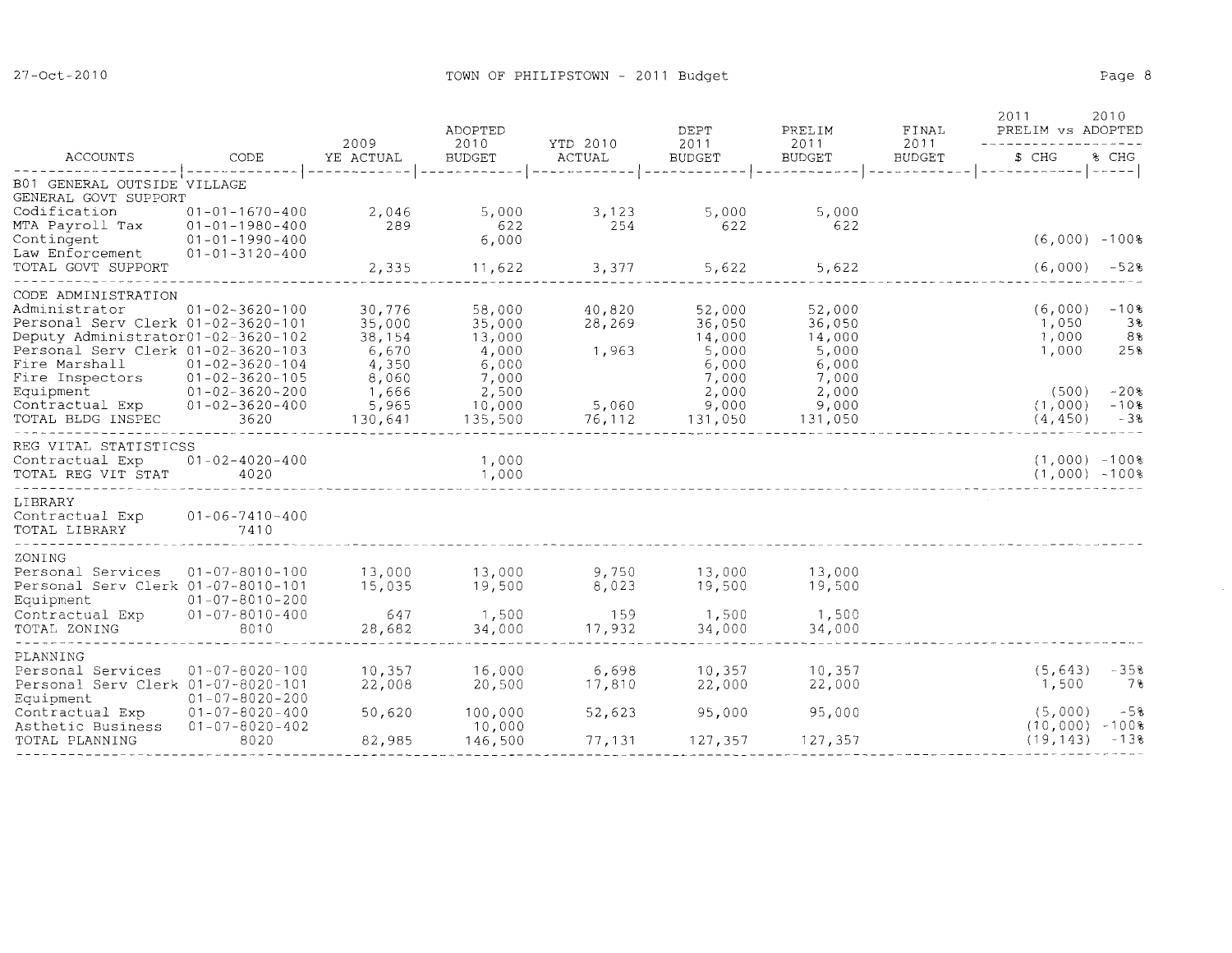|                                                                                                                                                         |                                                                                                                                | 2009                                          | ADOPTED<br>2010                               | YTD 2010                                   | <b>DEPT</b><br>2011                  | PRELIM<br>2011                       | FINAL<br>2011 | 2011<br>PRELIM VS ADOPTED            | 2010                         |
|---------------------------------------------------------------------------------------------------------------------------------------------------------|--------------------------------------------------------------------------------------------------------------------------------|-----------------------------------------------|-----------------------------------------------|--------------------------------------------|--------------------------------------|--------------------------------------|---------------|--------------------------------------|------------------------------|
| ACCOUNTS                                                                                                                                                | CODE                                                                                                                           | YE ACTUAL                                     | <b>BUDGET</b>                                 | ACTUAL                                     | <b>BUDGET</b>                        | <b>BUDGET</b>                        | <b>BUDGET</b> | \$ CHG                               | % CHG                        |
| CONSERVATION ADV COUNCIL<br>Wetlands Inspector<br>CAC Members<br>Clerk<br>Equipment<br>Contractual Exp                                                  | $01 - 07 - 8090 - 100$<br>$01 - 07 - 8090 - 101$<br>$01 - 07 - 8090 - 102$<br>$01 - 07 - 8090 - 200$<br>$01 - 07 - 8090 - 400$ | 28,737<br>3,013<br>4,000<br>100<br>95         | 24,000<br>4,000<br>4,000<br>200               | 20,610<br>2,750<br>2,887<br>49             | 24,000<br>4,000<br>4,000<br>200      | 24,000<br>4,000<br>4,000<br>200      |               |                                      | $- - - - - -$                |
| TOT CONSERV COUNCIL                                                                                                                                     | 8090                                                                                                                           | 35,945                                        | 32,200                                        | 26,296                                     | 32,200                               | 32,200                               |               |                                      |                              |
| EMPLOYEE BENEFITS<br>State Retirement<br>Social Security<br>Medical Ins<br>Dental Ins<br>TOTAL BENEFITS                                                 | $01 - 08 - 9010 - 800$<br>$01 - 08 - 9030 - 800$<br>$01 - 08 - 9060 - 800$<br>$01 - 08 - 9050 - 800$<br>9060                   | 24,509<br>10.674<br>35,188<br>2,120<br>72,491 | 16,450<br>14,000<br>36,643<br>2,000<br>69,093 | 11,000<br>5,225<br>31,448<br>903<br>48,576 | 24,509<br>14,000<br>58,827<br>97,336 | 24,509<br>14,000<br>58,827<br>97,336 |               | 8,059<br>22,184<br>(2,000)<br>28,243 | 49%<br>618<br>$-1008$<br>418 |
| TOTAL GEN OUT/VILLAGE - B01                                                                                                                             |                                                                                                                                | 353,079                                       | 429.915                                       | 249,424                                    | 427,565                              | 427,565                              |               | (2, 350)                             | $-1$ <sup>8</sup>            |
| B01-GEN OUT-VILLAGE - REV<br>In Lieu of Taxes<br>Safety Insp Fees<br>Interest & Earnings 01-2401<br>Gifts & Donations<br>Maps, Zoning<br>NYS Per Capita | $01 - 1081$<br>$01 - 1560$<br>$01 - 2705$<br>$01 - 2770$<br>$01 - 3001$                                                        | 168,673<br>87                                 | 140,000<br>300                                | 118,678                                    | 140,000<br>300                       | 140,000<br>300                       |               |                                      |                              |
| Bldg & Fire Code<br>Dept Envir Conserv<br>Fed & State Grant<br>TOT GEN FD OUT/VIL - B01                                                                 | $01 - 3088$<br>$01 - 3089$<br>$01 - 4989$                                                                                      | 168,760                                       | 20,000<br>160,300                             | 118,678                                    | 140,300                              | 140,300                              |               | (20, 000)                            | $(20,000)$ -100%<br>$-128$   |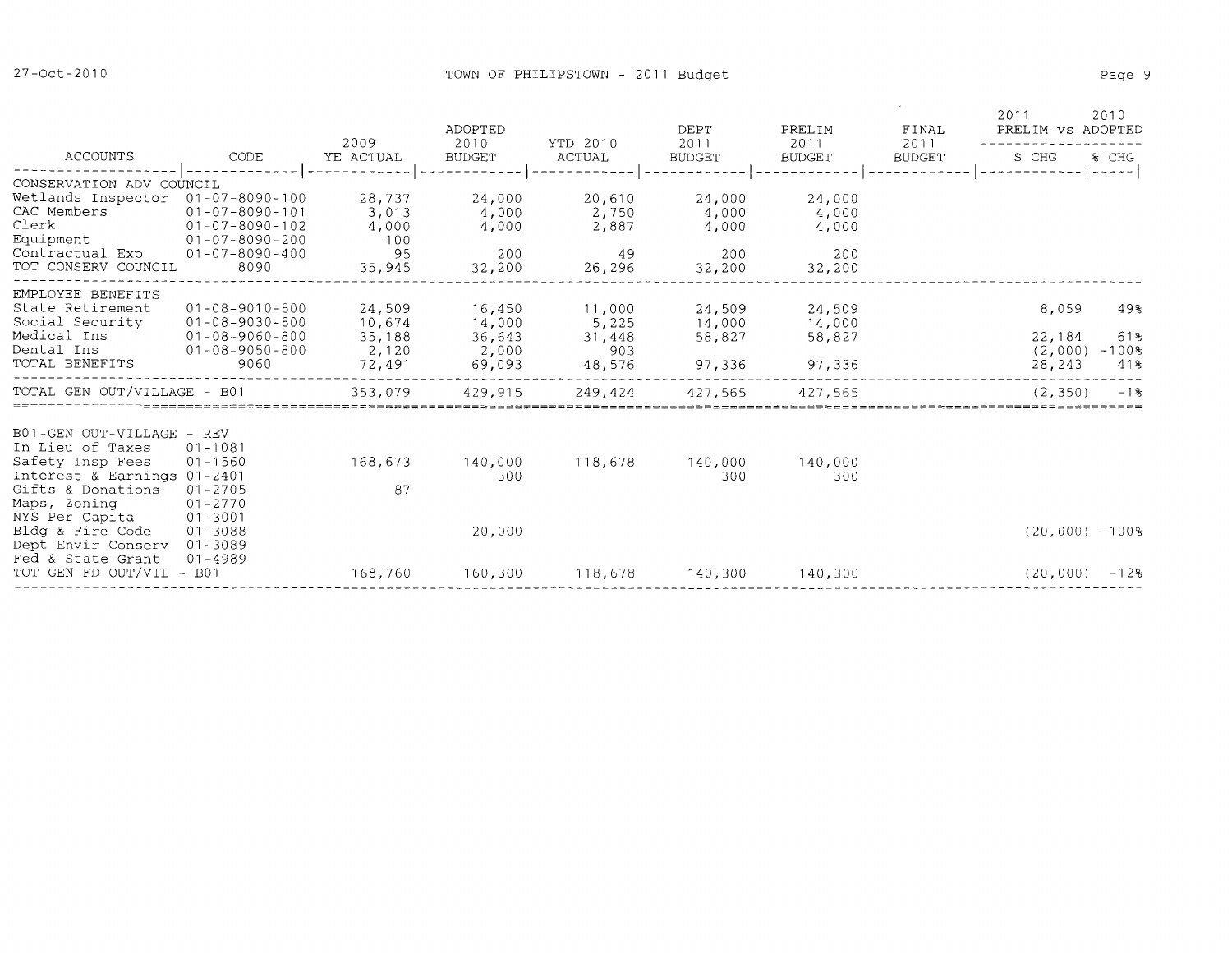| ACCOUNTS                                                                                                                     |                                                                                                                                                                  |                                                                       | ADOPTED<br>2010                                                       | YTD 2010                                                             | <b>DEPT</b><br>2011<br><b>BUDGET</b>                                  | PRELIM<br>2011                                                        | FINAL                 | 2011<br>2010<br>PRELIM VS ADOPTED          |                                 |
|------------------------------------------------------------------------------------------------------------------------------|------------------------------------------------------------------------------------------------------------------------------------------------------------------|-----------------------------------------------------------------------|-----------------------------------------------------------------------|----------------------------------------------------------------------|-----------------------------------------------------------------------|-----------------------------------------------------------------------|-----------------------|--------------------------------------------|---------------------------------|
|                                                                                                                              | CODE                                                                                                                                                             | 2009<br>YE ACTUAL                                                     | <b>BUDGET</b>                                                         | <b>ACTUAL</b>                                                        |                                                                       | <b>BUDGET</b>                                                         | 2011<br><b>BUDGET</b> | \$ CHG                                     | <sub>ቼ</sub> CHG                |
| HIGHWAY OUTSIDE VIL DB02<br>GENERAL REPAIRS                                                                                  |                                                                                                                                                                  |                                                                       | $- - - - - -$                                                         |                                                                      | $22 - 22 - 22$                                                        | $\frac{1}{2}$                                                         | .                     |                                            |                                 |
| Personal Services<br>Contractual Exp<br>Engineering                                                                          | $02 - 04 - 5110 - 100$<br>$02 - 04 - 5110 - 400$<br>$02 - 04 - 5110 - 401$                                                                                       | 374,602<br>188,068                                                    | 420,700<br>189,314<br>15,000                                          | 296.802<br>111,308                                                   | 420,035<br>196,887                                                    | 420,035<br>196,887<br>15,000                                          |                       | (665)<br>7,573                             | $-0$ %<br>4%                    |
| TOT GENERAL REPAIRS                                                                                                          | 5110                                                                                                                                                             | 10,932<br>573,602                                                     | 625,014                                                               | 4,870<br>412,980                                                     | 15,000<br>631,922                                                     | 631,922                                                               |                       | 6,908                                      | 1%                              |
| IMPROVEMENTS<br>Personal Services<br>Capital Outlay<br>SUB TRANS PROJS<br>SHIPS                                              | $02 - 04 - 5112 - 100$<br>$02 - 04 - 5112 - 200$<br>$02 - 04 - 5112 - 400$<br>$02 - 04 - 5112 - 401$                                                             | 75,428<br>256,491                                                     | 75,726<br>419,500                                                     | 69,029<br>30,728                                                     | 76,069<br>151,580                                                     | 76,069<br>151,580                                                     |                       | 343<br>(267, 920)                          | 0%<br>$-64%$                    |
| TOTAL IMPROVEMENTS                                                                                                           | 5112                                                                                                                                                             | 331,919                                                               | 495,226                                                               | 99,757                                                               | 227,649                                                               | 227,649                                                               |                       | (267, 577)                                 | $-54%$                          |
| CHIPS<br>Contractual Exp<br>TOTAL CHIPS                                                                                      | $02 - 04 - 5122 - 400$<br>5122                                                                                                                                   | 104,230<br>104,230                                                    | 104,733<br>104,733                                                    | 16,479<br>16,479                                                     | 105,228<br>105,228                                                    | 105,228<br>105,228                                                    |                       | 495<br>495                                 | 08<br>08                        |
| MACHINERY<br>Personal Services<br>Equipment<br>Lease<br>Contractual Exp<br>Mach Fleet Ins<br>Truck Radios<br>TOTAL MACHINERY | $02 - 04 - 5130 - 100$<br>$02 - 04 - 5130 - 200$<br>$02 - 04 - 5130 - 201$<br>$02 - 04 - 5130 - 400$<br>$02 - 04 - 5130 - 401$<br>$02 - 04 - 5130 - 402$<br>5130 | 185,881<br>9,025<br>167,371<br>167,237<br>23,368<br>18,420<br>571,302 | 176,694<br>15,000<br>99,050<br>154,178<br>18,068<br>18,420<br>481,410 | 140,881<br>11,479<br>85,368<br>81,722<br>18,068<br>15,350<br>352,868 | 177,771<br>40,000<br>99,687<br>166,512<br>18,068<br>18,420<br>520,458 | 177,771<br>40,000<br>99,687<br>166,512<br>18,068<br>18,420<br>520,458 |                       | 1,077<br>25,000<br>637<br>12,334<br>39,048 | 18<br>167%<br>18<br>$8\%$<br>8% |
| MISCELLANEOUS<br>Personal Services<br>Contractual Exp<br>Multiperil Ins<br>Safety<br>TOT MISCELLANEOUS                       | $02 - 04 - 5140 - 100$<br>$02 - 04 - 5140 - 400$<br>$02 - 04 - 5140 - 401$<br>$02 - 04 - 5140 - 402$<br>5140                                                     | 72,624<br>50,401<br>14,573<br>2,562<br>140,160                        | 50,484<br>49,727<br>22,368<br>3,858<br>126,437                        | 49,558<br>38,362<br>22,368<br>675<br>110,963                         | 51,264<br>53,208<br>22,368<br>3,858<br>130,698                        | 51,264<br>53,208<br>22,368<br>3,858<br>130,698                        |                       | 780<br>3,481<br>4,261                      | 2%<br>7%<br>38                  |
| SNOW REMOVAL<br>Personal Services<br>Contractual Exp<br>TOT SNOW REMOVAL                                                     | $02 - 04 - 5142 - 100$<br>$02 - 04 - 5142 - 400$<br>5142                                                                                                         | 112, 313<br>258,308<br>370,621                                        | 117,796<br>201,901<br>319,697                                         | 70,878<br>166,624<br>237,502                                         | 101,701<br>218,053<br>319,754                                         | 101,701<br>218,053<br>319,754                                         |                       | (16, 095)<br>16,152<br>57                  | $-148$<br>88<br>0%              |
| EMERGENCY DISASTER<br>Contractual Exp<br>TOT EMERG DISASTER                                                                  | $02 - 04 - 8760 - 400$<br>8760                                                                                                                                   |                                                                       |                                                                       |                                                                      |                                                                       |                                                                       |                       |                                            |                                 |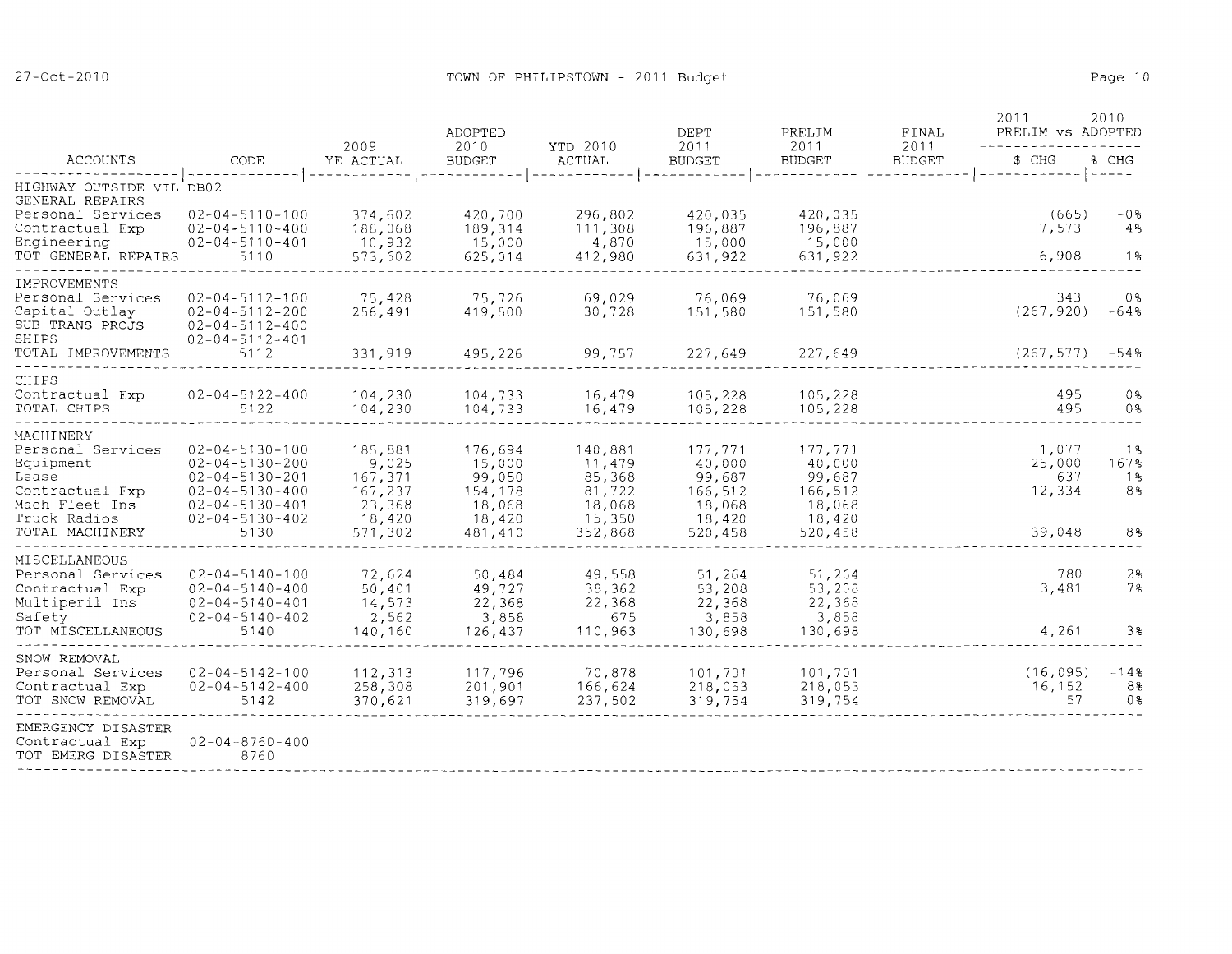|                                                                                                                             |                                                                                                                                   |                                              | ADOPTED                                      | YTD 2010                     | <b>DEPT</b><br>2011<br><b>BUDGET</b>                  | PRELIM<br>2011                                        | <b>FINAL</b><br>2011 | 2011<br>PRELIM VS ADOPTED               | 2010                                                |
|-----------------------------------------------------------------------------------------------------------------------------|-----------------------------------------------------------------------------------------------------------------------------------|----------------------------------------------|----------------------------------------------|------------------------------|-------------------------------------------------------|-------------------------------------------------------|----------------------|-----------------------------------------|-----------------------------------------------------|
| ACCOUNTS                                                                                                                    | CODE                                                                                                                              | 2009<br>YE ACTUAL                            | 2010<br><b>BUDGET</b>                        | ACTUAL                       |                                                       | <b>BUDGET</b>                                         | <b>BUDGET</b>        | \$ CHG                                  | % CHG<br>$\omega$ $\omega$ $\omega$ $\omega$ $\sim$ |
| EMPLOYEE BENEFITS<br>State Retirement<br>Social Security<br>Workmens Comp                                                   | $02 - 08 - 9010 - 800$<br>$02 - 08 - 9030 - 800$<br>$02 - 08 - 9040 - 800$                                                        | 71,744<br>62,534<br>52,385                   | 67,048<br>62,541<br>52,385                   | 58,730<br>47,944<br>39,801   | 87,000<br>63,253<br>52,385                            | 87,000<br>63,253<br>52,385                            |                      | 19,952<br>712                           | 30%<br>1%                                           |
| Unemployment Ins<br>Disability Ins<br>Medical Ins<br>Dental Ins<br>MTA Payroll Tax<br>TOTAL BENEFITS                        | $02 - 08 - 9050 - 800$<br>$02 - 08 - 9055 - 800$<br>$02 - 08 - 9060 - 800$<br>$02 - 08 - 9060 - 801$<br>$01 - 1980 - 400$<br>9000 | 260<br>290,843<br>19,804<br>1,522<br>499,092 | 500<br>1,000<br>283,368<br>18,041<br>484,883 | 259,436<br>14,095<br>420,006 | 500<br>1,000<br>300,407<br>18,041<br>2,811<br>525,397 | 500<br>1,000<br>300,407<br>18,041<br>2,811<br>525,397 |                      | 17,039<br>2,811<br>40,514               | 6%<br>8%                                            |
| DEBT SERVICE<br>Serial Bonds Prin<br>Serial Bonds Int<br>BAN/Prin Dome<br>BAN/Int Dome<br>TOTAL DEBT SERVICE                | $02 - 09 - 9710 - 600$<br>$02 - 09 - 9710 - 700$<br>$02 - 09 - 9750 - 600$<br>$02 - 09 - 9750 - 700$                              | 42,703<br>4,611<br>47,314                    | 42,704<br>1,708<br>44,412                    | 42,704<br>1,708<br>44,412    |                                                       |                                                       |                      | $(1, 708)$ $-1008$<br>$(44, 412)$ -100% |                                                     |
| TOT HWY OUTSIDE VIL -DB02                                                                                                   |                                                                                                                                   | 2,638,240                                    | 2.681.812                                    | 1,694,967                    | 2.461.106                                             | 2.461.106                                             |                      | (220.706)                               | $-8%$                                               |
| HIGHWAY OUTSIDE VIL - DB02<br>Services for Gov'ts 02-2300<br>Interest & Earnings 02-2401<br>Sale of Scrap<br>Ins Recoveries | $02 - 2650$<br>$02 - 2680$                                                                                                        | 17,834<br>5,671                              | 25,000<br>40,000                             | 24,362<br>3,311              | 25,000<br>5,000                                       | 25,000<br>5,000                                       |                      | (35,000)                                | $-88%$                                              |
| Ref PrYr NYS Storm 02-2701<br>Unclass Revenue<br>Consolidated Hwy<br>SHIPS<br>NYS Sub Trans Fs<br>Multi Modal               | $02 - 2770$<br>$02 - 3501$<br>$02 - 3502$<br>$02 - 3589$<br>$02 - 0000$                                                           | 104,733                                      | 104,733                                      |                              | 105,228                                               | 105,228                                               |                      | 495                                     | 0 <sub>3</sub>                                      |
| NYS FEMA<br>TOT HIGHWAY OUTSIDE VIL-DB02                                                                                    | $02 - 3960$                                                                                                                       | 128,238                                      | 169,733                                      | 27,673                       | 135,228                                               | 135,228                                               |                      | (34, 505)                               | $-20$ 8                                             |

 $\mathcal{L}^{\mathcal{L}}(\mathcal{L}^{\mathcal{L}})$  . Let  $\mathcal{L}^{\mathcal{L}}(\mathcal{L}^{\mathcal{L}})$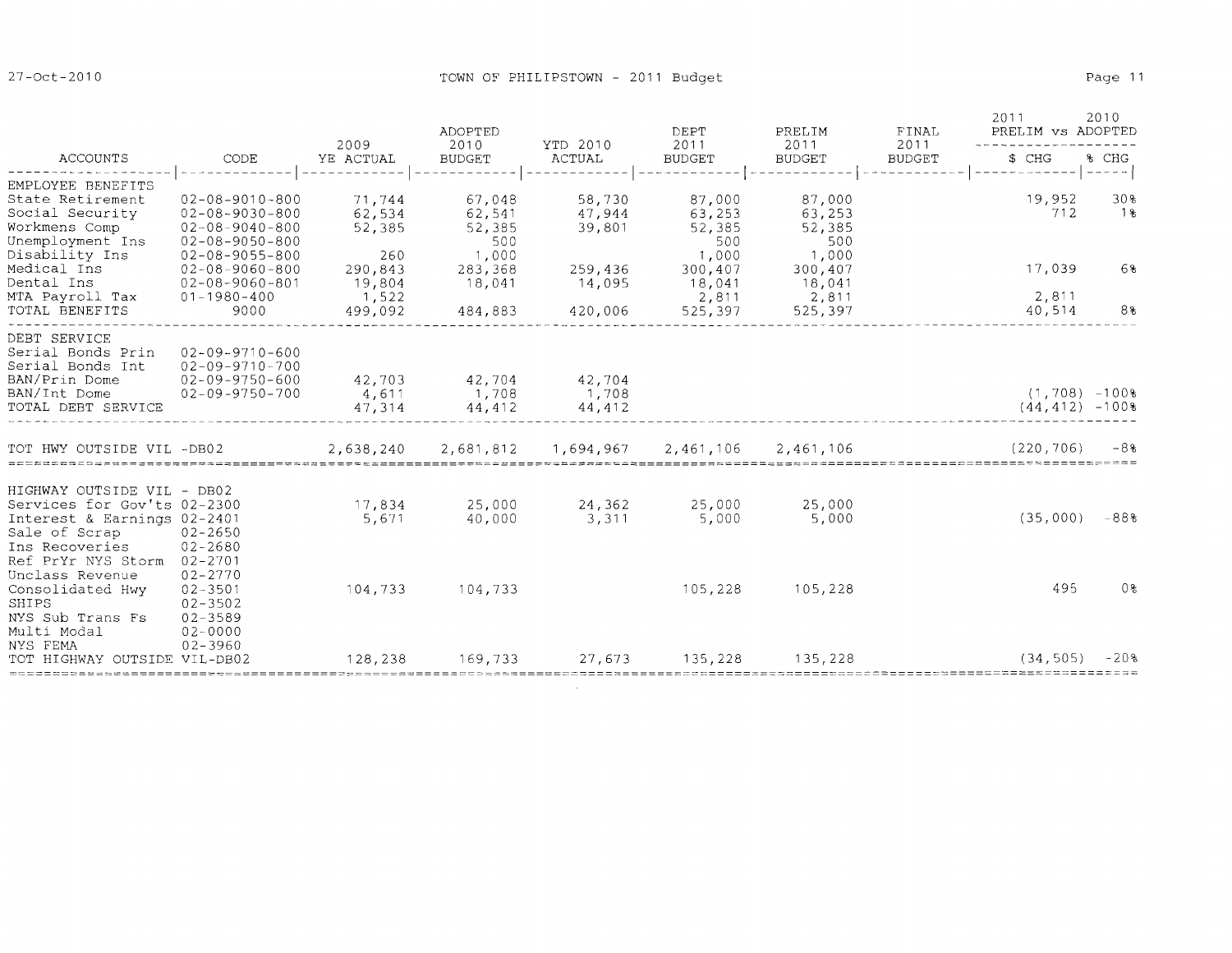|                                                                        |                                                                            |                          | ADOPTED                   | YTD 2010<br><b>ACTUAL</b>    | <b>DEPT</b>               | PRELIM                    | FINAL                 | 2011<br>PRELIM VS ADOPTED | 2010         |
|------------------------------------------------------------------------|----------------------------------------------------------------------------|--------------------------|---------------------------|------------------------------|---------------------------|---------------------------|-----------------------|---------------------------|--------------|
| ACCOUNTS                                                               | CODE                                                                       | 2009<br>YE ACTUAL        | 2010<br><b>BUDGET</b>     |                              | 2011<br><b>BUDGET</b>     | 2011<br><b>BUDGET</b>     | 2011<br><b>BUDGET</b> | \$ CHG                    | % CHG        |
| CONTINENTAL VILLAGE #1&2- SF11<br>Paid on Fire Cont<br>Contractual Exp | $11 - 02 - 3410 - 400$<br>$11 - 02 - 3410 - 401$                           | 177,000<br>14,829        | 177,000<br>14,829         | 177,000<br>14,829            | 165,000<br>14,829         | 165,000<br>14,829         |                       | (12,000)                  | $-7%$        |
| Service Award<br>Debt Ser/Prin<br>Debt Ser/Int                         | $11 - 02 - 3410 - 402$<br>$00 - 09 - 9730 - 600$<br>$00 - 09 - 9730 - 700$ | 60,000                   | 65,000                    | 65,000                       | 69,500                    | 69,500                    |                       | 4,500                     | 7%           |
| TOT CONT VIL - SF11                                                    | 3410                                                                       | 251,829                  | 256,829                   | 256,829                      | 249,329                   | 249,329                   |                       | (7, 500)                  | $-3%$        |
| PHILIPSTOWN #1 - SF13<br>Paid on Fire Cont                             | 13-02-3412-400                                                             | 40.000                   | 45,000                    | 45,000                       | 45,000                    | 45,000                    |                       |                           |              |
| Contractual Exp<br>Service Award<br>TOTAL PHSTN #1 - SF1               | $13 - 02 - 3412 - 401$<br>$13 - 02 - 3412 - 402$<br>3412                   | 2,908<br>8,280<br>51,188 | 3,610<br>11,050<br>59,660 | $-3,610$<br>11,050<br>59,660 | 3,610<br>11,050<br>59,660 | 3,610<br>11,050<br>59,660 |                       |                           |              |
| GARRISON $#5 - ST14$                                                   |                                                                            |                          |                           |                              |                           |                           |                       |                           |              |
| Paid on Fire Cont<br>Contractual Exp                                   | $14 - 02 - 3413 - 400$<br>$14 - 02 - 3413 - 401$                           | 692.053<br>24.715        | 692,053<br>24,715         | 692,053<br>23,282            | 623,000<br>24,715         | 623,000<br>24,715         |                       | (69, 053)                 | $-10$ %      |
| Service Award<br>TOT GARR $#5 - SF14$                                  | $14 - 02 - 3413 - 402$<br>3413                                             | 26,927<br>743.695        | 25,347<br>742.115         | 25,347<br>740.682            | 44,376<br>692,091         | 44,376<br>692.091         |                       | 19,029<br>(50.024)        | 75%<br>$-7%$ |
| NORTH HIGHLANDS - SF15                                                 |                                                                            |                          |                           |                              |                           |                           |                       |                           |              |
| Per their budget<br>TOT N HIGHLANDS - SF                               | $15 - 02 - 3414 - 400$<br>3414                                             | 695,844<br>695.844       | 700.989<br>700,989        | 700,989<br>700,989           | 710,242<br>710,242        | 710,242<br>710,242        |                       | 9,253<br>9,253            | $1\%$<br>18  |
|                                                                        |                                                                            |                          |                           |                              |                           |                           |                       |                           |              |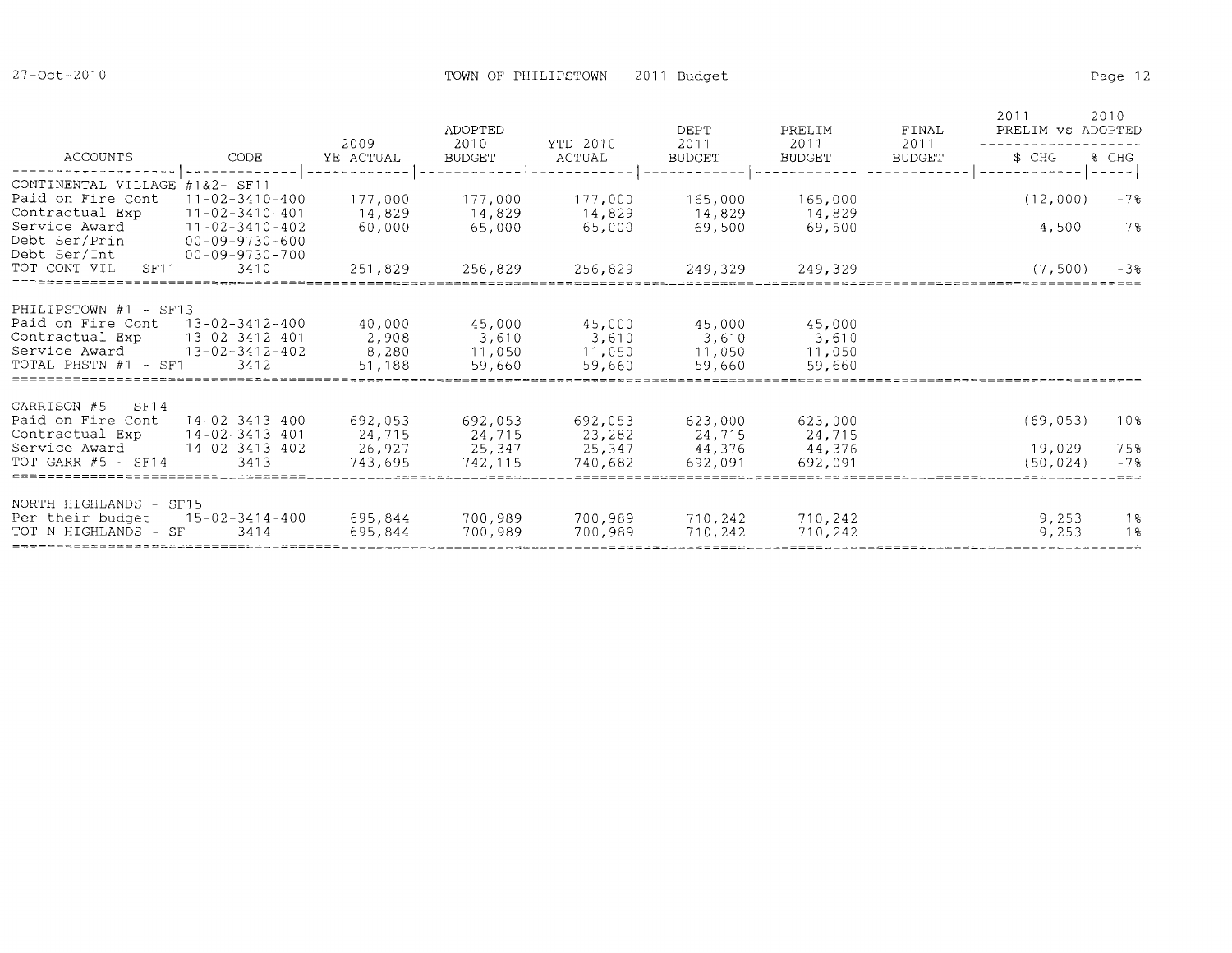|                                                                                                                                                                               |                                                                                                                                                             |                                                        | ADOPTED                                        |                                                      | <b>DEPT</b>                                          | PRELIM                                               | FINAL                 | 2011<br>PRELIM VS ADOPTED                                 | 2010                                       |
|-------------------------------------------------------------------------------------------------------------------------------------------------------------------------------|-------------------------------------------------------------------------------------------------------------------------------------------------------------|--------------------------------------------------------|------------------------------------------------|------------------------------------------------------|------------------------------------------------------|------------------------------------------------------|-----------------------|-----------------------------------------------------------|--------------------------------------------|
| <b>ACCOUNTS</b>                                                                                                                                                               | CODE                                                                                                                                                        | 2009<br>YE ACTUAL                                      | 2010<br><b>BUDGET</b>                          | YTD 2010<br>ACTUAL                                   | 2011<br><b>BUDGET</b>                                | 2011<br><b>BUDGET</b>                                | 2011<br><b>BUDGET</b> | \$ CHG                                                    | % CHG                                      |
| GARRISON LANDING WATER DISTRICT - SW10<br>Contractual<br>Debt Service Princ 10-07-9730-600<br>Debt Service Int<br>Principal<br>Interest<br>Prin<br>Int                        | -------<br>$10 - 07 - 8310 - 400$<br>10-07-9730-700<br>$10 - 07 - 9730 - 601$<br>$10 - 07 - 9730 - 701$<br>$10 - 07 - 9730 - 602$<br>$10 - 07 - 9730 - 702$ | 6,282<br>5,600<br>6,775                                | 2,000<br>9,800<br>8,200                        | 2,794<br>9,800<br>8,071                              | 2,000<br>9,800<br>8,200                              | 2,000<br>9,800<br>8,200                              |                       |                                                           |                                            |
| TOTAL                                                                                                                                                                         |                                                                                                                                                             | 18,657                                                 | 20,000                                         | 20,665                                               | 20,000                                               | 20,000                                               |                       |                                                           |                                            |
| GARRISON LANDING WATER DISTRICT - SW10<br>Metered Sales<br>TOTAL                                                                                                              | $10 - 2140$                                                                                                                                                 | 18,000<br>18,000                                       | 20,000<br>20,000                               | 8,250<br>8,250                                       | 20,000<br>20,000                                     | 20,000<br>20,000                                     |                       |                                                           |                                            |
| 8CC#P=582AAAAAA&±======&&======<br>CONTINENTAL WATER DISTRICT - SW20<br>PERSONAL SERVICES                                                                                     |                                                                                                                                                             | ======================                                 |                                                |                                                      |                                                      |                                                      |                       |                                                           |                                            |
| Salaries<br>NYS Retirement<br>Social Security<br>Worker Comp<br>TOT PERSONAL SERVICE                                                                                          | $20 - 07 - 8310 - 100$<br>20-08-9010-800<br>20-08-9030-800<br>$20 - 08 - 9040 - 800$                                                                        | 72,000<br>5,800<br>5,508<br>3,000<br>86,308            | 74,125<br>4,000<br>5,400<br>3,000<br>86,525    | 59,726<br>3,000<br>4,569<br>3,000<br>70,295          | 74,125<br>4,000<br>5,400<br>3,000<br>86,525          | 74,125<br>4,000<br>5,400<br>3,000<br>86,525          |                       |                                                           |                                            |
| EOUIPMENT<br>Repairs<br>Power<br>Water Purif<br>Purch Meters<br>TOTAL EQUIPMENT                                                                                               | $20 - 07 - 8320 - 200$<br>$20 - 07 - 8320 - 201$<br>$20 - 07 - 8330 - 400$<br>$20 - 07 - 8340 - 200$                                                        | 34,402<br>5,605<br>36,513<br>76,520                    | 32,000<br>6,000<br>60,000<br>98,000            | 15,141<br>4,281<br>18,659<br>38,081                  | 32,000<br>6,000<br>60,000<br>98,000                  | 32,000<br>6,000<br>60,000<br>98,000                  |                       |                                                           |                                            |
| CONTRACTUAL<br>Admin Exp<br>Cmnt lining Bond Prn20-09-9750-600<br>Cmnt lining Bond Int20-09-9750-700<br>Multiperil Ins 20-01-1910-400<br>MTA Payroll Tax<br>TOTAL CONTRACTUAL | $20 - 07 - 8310 - 400$<br>$01 - 1980 - 400$                                                                                                                 | 10,234<br>105,000<br>13,419<br>3,760<br>142<br>132,555 | 12,000<br>110,000<br>8,313<br>7,500<br>137,813 | 5,828<br>110,000<br>5,462<br>4,479<br>124<br>125,893 | 9,890<br>120,000<br>2,850<br>4,500<br>252<br>137,492 | 9,890<br>120,000<br>2,850<br>4,500<br>252<br>137,492 |                       | (2, 110)<br>10,000<br>(5, 463)<br>(3,000)<br>252<br>(321) | $-188$<br>98<br>$-66%$<br>$-40%$<br>$-0.8$ |
| TOTAL CONTINENTAL WATER-SW20                                                                                                                                                  |                                                                                                                                                             | 295,383                                                | 322,338                                        | 234,269                                              | 322,017                                              | 322,017                                              |                       | (321)                                                     | $-0.8$                                     |
| CONTINENTAL WATER DIST - SW20<br>Metered Sales<br>Unpaid Metered Sales20-2141<br>Meter & Tap Charges 20-2145<br>Interest & Earnings 20-2401                                   | $20 - 2140$                                                                                                                                                 | 89,600<br>20,628<br>1,072                              | 107,955<br>21,528<br>1,000                     | 75,000<br>17,510<br>195                              | 107,855<br>22,000<br>1,000                           | 107,855<br>22,000<br>1,000                           |                       | (100)<br>472                                              | $-0.8$<br>2%                               |
| Unclassified Rev<br>TOTAL CONT WATER DIST - SW20                                                                                                                              | $20 - 2690$                                                                                                                                                 | 111,300                                                | 130,483                                        | 92,705                                               | 130,855                                              | 130,855                                              |                       | 372                                                       | 0 왕                                        |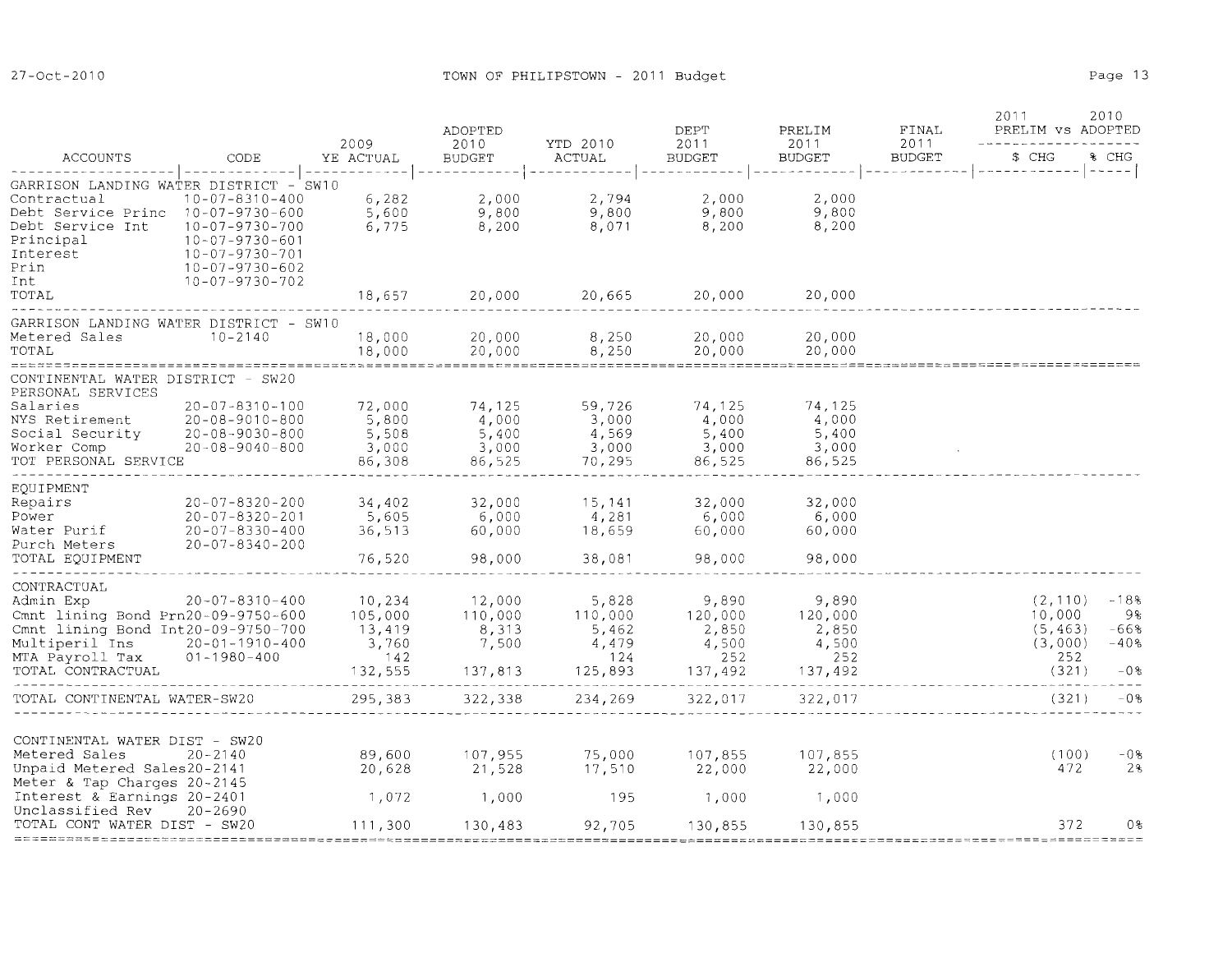|                                                                                                                 |                                                  |                   | 2009                  | ADOPTED<br>2010  | YTD 2010                       | DEPT<br>2011    | PRELIM<br>2011 | FINAL<br>2011             | 2011<br>PRELIM vs ADOPTED    | 2010 |
|-----------------------------------------------------------------------------------------------------------------|--------------------------------------------------|-------------------|-----------------------|------------------|--------------------------------|-----------------|----------------|---------------------------|------------------------------|------|
| ACCOUNTS                                                                                                        | CODE                                             | YE ACTUAL         | <b>BUDGET</b>         | ACTUAL           | <b>BUDGET</b>                  | <b>BUDGET</b>   | BUDGET         | \$ CHG                    | % CHG                        |      |
| CONTINENTAL PARK DIST - SP21                                                                                    |                                                  |                   |                       | --------         |                                |                 |                | ------------ -----        |                              |      |
| PERSONAL SERVICES<br>Salaries 21-06-7110-100<br>NYS Retirement 21-08-9010-800<br>Social Security 21-08-9030-800 | $21 - 06 - 7110 - 100$                           | 56,098            | 75,000                |                  | 61,221 73,000                  | 73,000          |                | (2,000)                   | $-3%$                        |      |
| Workers Comp $21-08-9040-800$                                                                                   |                                                  | 4,291<br>3,200    | 5,750<br>3,200        | 4,622<br>3,200   | 5,680<br>3,200                 | 5,680<br>3,200  |                | (70)                      | $-1$ %                       |      |
| Medical Ins<br>Dental                                                                                           | $21 - 08 - 9060 - 800$<br>21-08-9060-801         | 7,197<br>1,280    | 7,664<br>1,070        | 6,123<br>903     | 7,664<br>1,070                 | 7,664<br>1,070  |                |                           |                              |      |
| TOT PERSONAL SERVICE                                                                                            |                                                  | 72,066            | 92,684                | 76,069           | 90,614                         | 90,614          |                | $(2,070)$ -2 <sup>8</sup> |                              |      |
| EOUIPMENT<br>Misc. Equipment 21-06-7110-200<br>TOTAL EQUIPMENT                                                  | 7110                                             |                   |                       |                  |                                |                 |                |                           |                              |      |
| CONTRACTUAL EXPENSES                                                                                            |                                                  |                   |                       |                  |                                |                 |                |                           |                              |      |
| Liab Ins<br>MTA Payroll Tax 01-1980-400                                                                         | $21 - 01 - 1910 - 400$                           | 4,014             | 10,000                | 5,468<br>83      | 10,000<br>255                  | 10,000<br>255   |                |                           |                              |      |
| All Other<br>Dam                                                                                                | $21 - 06 - 7110 - 400$<br>$21 - 06 - 7110 - 401$ | 57,259<br>115,669 | 51,000                | 27,866<br>7,360  | 41,000                         | 41,000          |                | $(10,000)$ $-20%$         |                              |      |
| Principal/Dam Rehab 21-09-9730-600<br>Interest<br>TOT CONTRACTUAL EXP 7110                                      | $21 - 09 - 9730 - 700$                           | 176,942           | 29,866 2014<br>90,866 | 70,643           | 29,866 24,712 24,712<br>75,967 | 75,967          |                | (5, 154)<br>(14, 899)     | $-178$<br>$-16$ <sup>8</sup> |      |
| TOT CONTINENTAL PARK DIST - SP21                                                                                |                                                  | 249.008           | 183,550               | 146,712          |                                | 166,581 166,581 |                | (16, 969)                 | $-9$ <sup>8</sup>            |      |
| CONTINTENTAL PARK DIST - SP21<br>Park & Rec Charges 21-2001                                                     |                                                  |                   |                       |                  |                                |                 |                |                           |                              |      |
| Taxes Putnam Valley 21-2110<br>Taxes Cortlandt                                                                  | $21 - 2210$                                      | 16,234<br>36,655  | 13,000<br>39,500      | 11,773<br>46,485 | 9,660<br>34,500                | 9,660<br>34,500 |                | (3, 340)<br>(5,000)       | $-26$ 8<br>$-138$            |      |
| Interest & Earnings 21-2401<br>Gifts & Donations 21-2705<br>Unclass Revenue                                     | $21 - 2770$                                      | 896<br>2,630      | 3,500<br>3,500        | 348<br>3,200     | 1,000<br>3,000                 | 1,000<br>3,000  |                | (2, 500)<br>(500)         | $-71%$<br>$-148$             |      |
| TOTAL CONTINTENTAL PARK DIST - SP2                                                                              |                                                  | 56,415            | 59,500                | 61,806           | 48,160                         | 48,160          |                | (11, 340)                 | $-198$                       |      |